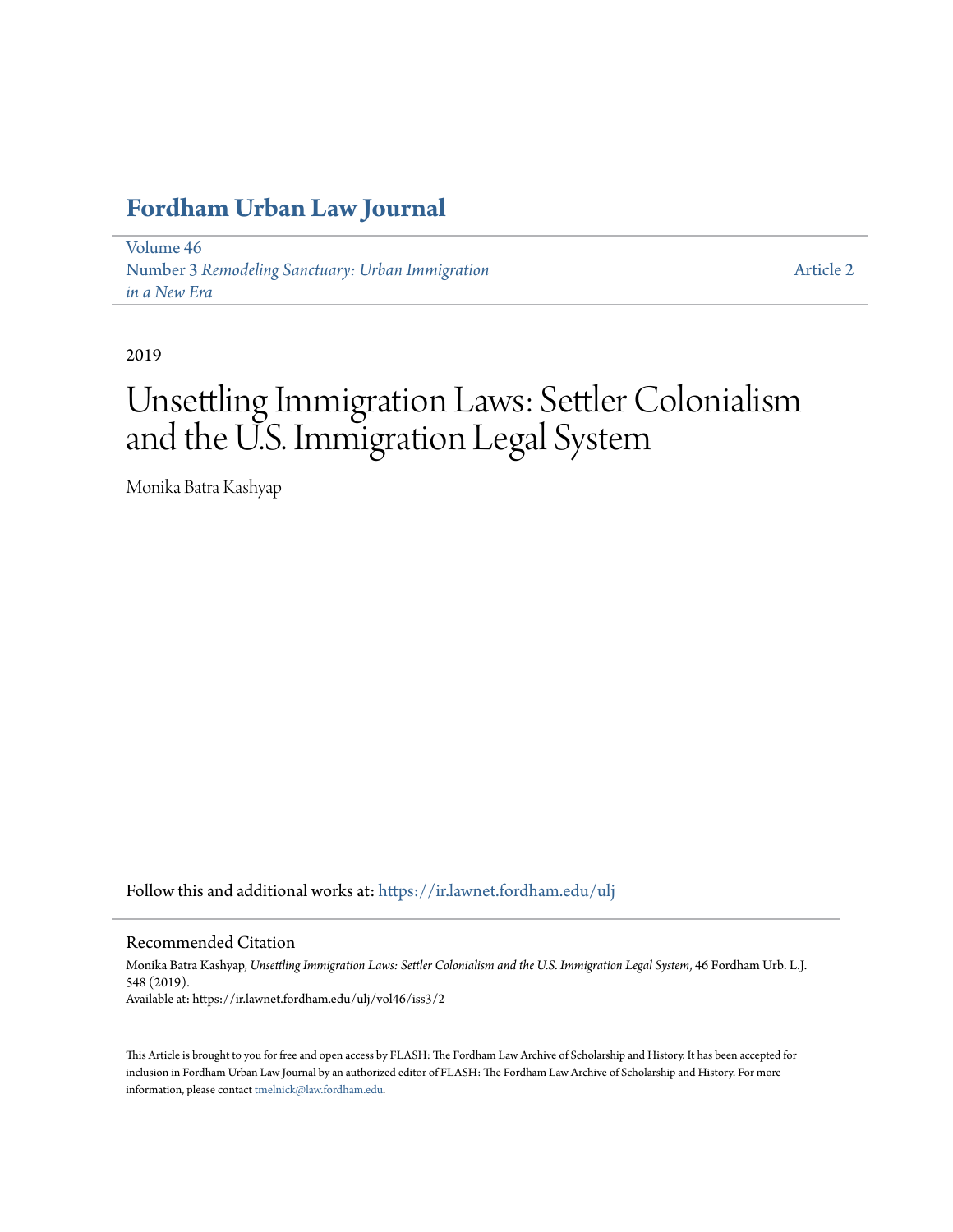# UNSETTLING IMMIGRATION LAWS: SETTLER COLONIALISM AND THE U.S. IMMIGRATION LEGAL SYSTEM

Monika Batra Kashyap[\\*](#page-1-0)

#### ABSTRACT

This Article flows from the premise that the United States is a present-day settler colonial society whose laws and policies function to support an ongoing structure of invasion called "settler colonialism," which operates through the processes of Indigenous elimination and the subordination of racialized outsiders. At a time when U.S. immigration laws continue to be used to oppress, exclude, subordinate, racialize, and dehumanize, this Article seeks to broaden the understanding of the U.S. immigration system using a settler colonialism lens. The Article analyzes contemporary U.S. immigration laws and policies such as the National Security Entry-Exit Registration System (NSEERS) and Trump's immigration policies within a settler colonialism framework in order to locate the U.S. immigration system at the heart of settler colonialism's ongoing project of elimination and subordination. The Article showcases solidarity movements between Indigenous and immigrant communities that protest the enduring structures of settler colonialism and engender transformative visions that defy the boundaries of the U.S. immigration legal system. Finally, the Article

<span id="page-1-0"></span><sup>\*</sup> Visiting Assistant Professor at Seattle University School of Law, Ronald A. Peterson Law Clinic. J.D., University of California Berkeley School of Law, 2001. I acknowledge that this Article was written on unceded, occupied, and seized Coast Salish territories of the Dkhw'Duw'Absh People, whose historical relationships with the land continue to this day. As a non-Indigenous immigrant of color, I understand my complicity in, and responsibility to challenge, settler colonialism, and I support struggles for Indigenous self-determination. I wish to thank Amna Akbar, Dean Spade, and Thalia Gónzalez for tremendously helpful feedback on earlier drafts; Brittney Adams and Alex Askerov for excellent research assistance; and the editors at Fordham Urban Law Journal for their thoughtful editing. This Article is informed by my experiences as an immigration attorney in New York City in the immediate aftermath of 9/11.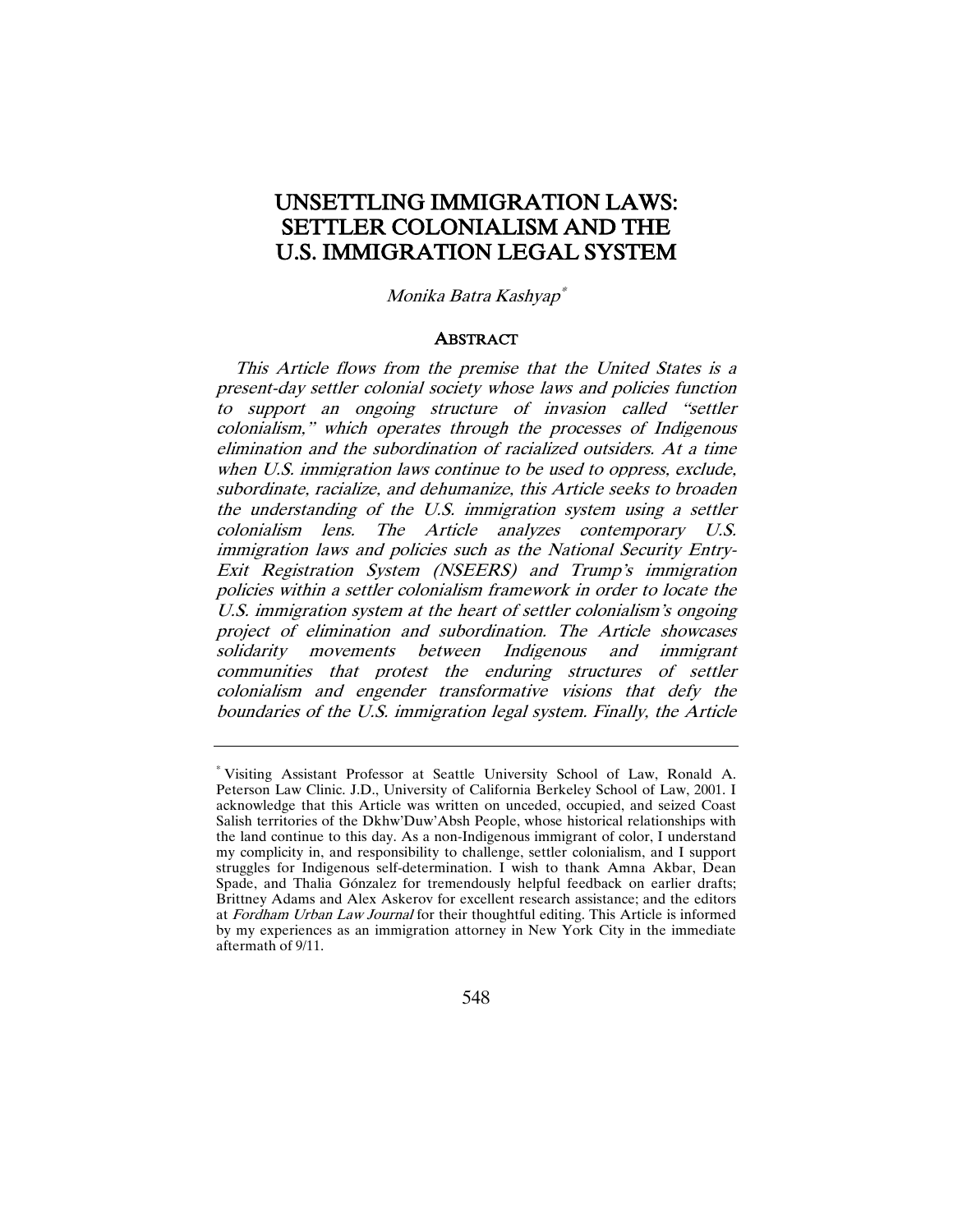offers pedagogies that disrupt traditional immigration law pedagogy and that are designed to increase awareness of settler colonialism in the immigration law classroom.

# TABLE OF CONTENTS

|                                                     |                                                              | .549 |
|-----------------------------------------------------|--------------------------------------------------------------|------|
|                                                     | I. The Foundational Processes of U.S. Settler Colonialism554 |      |
|                                                     |                                                              |      |
| $\mathbf{B}$ .                                      |                                                              |      |
|                                                     |                                                              |      |
| II. Contemporary Immigration Laws Through a Settler |                                                              |      |
|                                                     |                                                              |      |
|                                                     |                                                              |      |
|                                                     |                                                              |      |
|                                                     |                                                              |      |
|                                                     |                                                              |      |
|                                                     | A. Aboriginal Passport Ceremony Movement (Australia)569      |      |
|                                                     | B. Canada: No One Is Illegal Indigenous/Immigrant            |      |
|                                                     |                                                              |      |
|                                                     | C. United States: Indigenous Resistance to Trump's           |      |
|                                                     |                                                              |      |
|                                                     |                                                              |      |
|                                                     |                                                              |      |
|                                                     | B. Modifications to the "Personal Immigration History"       |      |
|                                                     |                                                              |      |
|                                                     |                                                              |      |

# **INTRODUCTION**

The United States sits on invaded  $\text{Indigenous}^1$  $\text{Indigenous}^1$  lands. European settler colonizers invaded Indigenous lands with the intent to permanently settle and form new ethnic and religious sovereign

<span id="page-2-0"></span><sup>1.</sup> I use the term "Indigenous" throughout this Article, while recognizing that the term is a problematic settler colonial construct that collectivizes distinct populations who have distinct experiences under imperialism. See LINDA TUHIWAI SMITH, DECOLONIZING METHODOLOGIES: RESEARCH AND INDIGENOUS PEOPLES 6–7 (1999). I capitalize "Indigenous" as a sign of respect and to extend the same treatment as other identity-based descriptors such as English, French, and Spanish.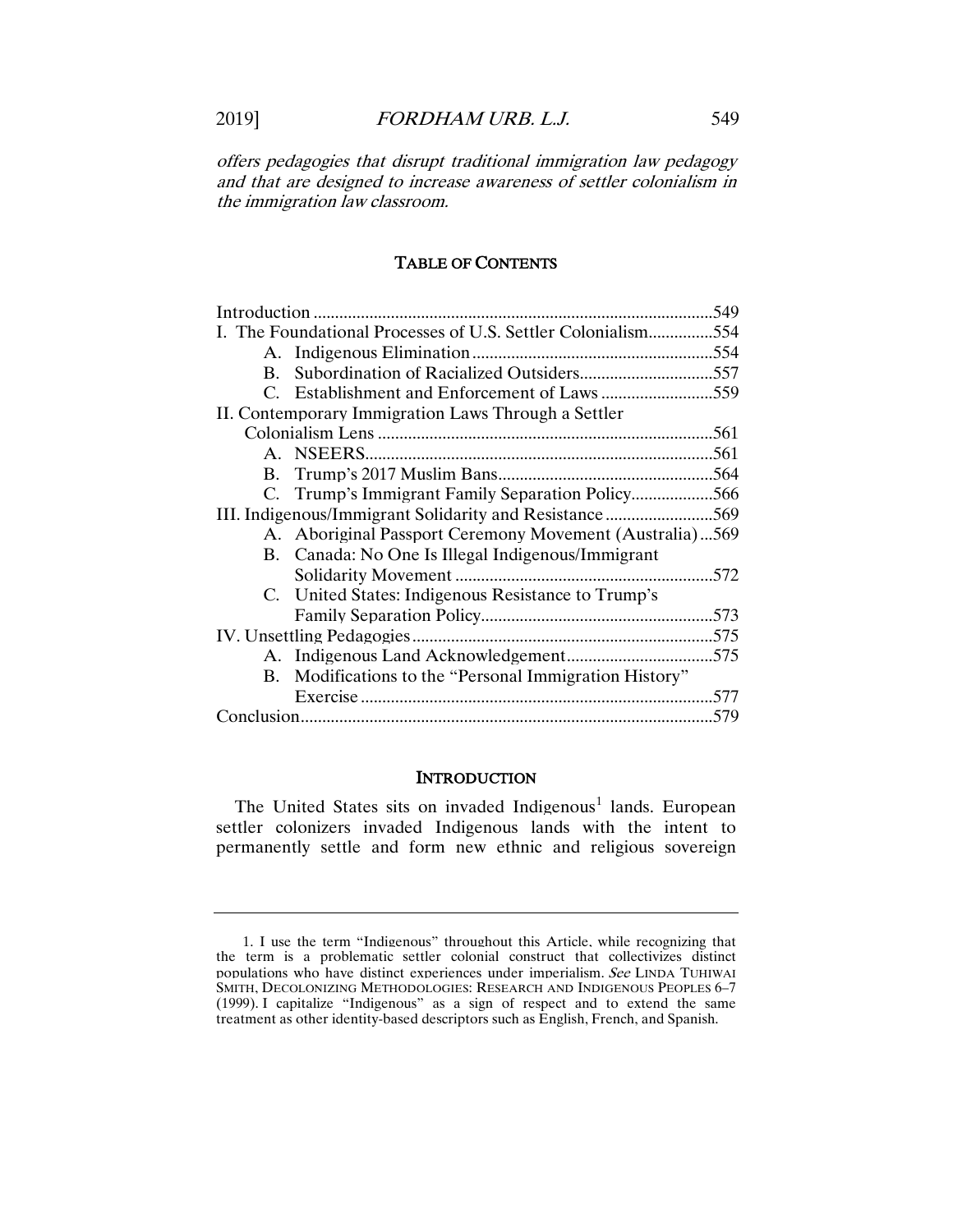communities on the newly acquired land.<sup>[2](#page-3-0)</sup> These settler colonizers have continued to occupy invaded Indigenous lands by establishing an ongoing complex social structure of invasion called "settler colonialism."[3](#page-3-1) This structure of invasion functions through the ongoing processes of Indigenous elimination and subordination of racialized outsiders<sup>[4](#page-3-2)</sup>  $-$  as well as through the creation and enforcement of laws that maintain the ongoing invasion.<sup>[5](#page-3-3)</sup> U.S. settler colonialism's invasion may have started in the past, but it is a continuing structure of elimination and subordination that is happening now.<sup>[6](#page-3-4)</sup>

On February 15, 2019, Trump declared a national emergency in order to secure funding for a border wall to confront the "national security crisis" created by what he calls an "invasion" of immigrants at the southern U.S.-Mexico border.<sup>[7](#page-3-5)</sup> The border wall is part of Executive Order 13767, Trump's "Border Wall" executive order,<sup>[8](#page-3-6)</sup> which not only calls for the immediate construction of a costly physical wall along the U.S.-Mexico border, but also institutes new immigration policies that criminalize and dehumanize immigrants. For example, the order increases immigrant detentions, expands immigrant detention capacity, increases the power of state and local

- <span id="page-3-2"></span>4. I use the term "racialized outsider" throughout this Article to describe people of color who are not indigenous to the territories within the settler colonial boundaries of the United States.
- <span id="page-3-3"></span>5. See infra Part I (setting forth the foundational processes of U.S. settler colonialism).

<span id="page-3-0"></span><sup>2.</sup> Patrick Wolfe, Settler Colonialism and the Elimination of the Native, 8 J. GENOCIDE RES. 388, 388 (2006) (making the seminal point that "settler colonizers come to stay"); see also JÜRGEN OSTERHAMMEL, COLONIALISM: A THEORETICAL OVERVIEW 11, 15 (2005) (distinguishing settler colonialism from "classic colonialism" or "franchise colonialism" where the aim is to take advantage of resources that will benefit the metropole, or mother country, and where the colonists do not intend to settle permanently).

<span id="page-3-1"></span><sup>3.</sup> Wolfe, supra note 2, at 390 (referring to settler colonialism as a complex social structure and that continues through time, rather than an event of the past).

<span id="page-3-4"></span><sup>6.</sup> LORENZO VERACINI, THE SETTLER COLONIAL PRESENT 9 (2015) ("[S]ettler colonialism forever proclaims its passing, but it never goes away.").

<span id="page-3-5"></span><sup>7.</sup> Peter Baker, Trump Declares a National Emergency and Provokes a Constitutional Clash, N.Y. TIMES (Feb. 15, 2019), https://www.nytimes.com/2019/02/15/us/politics/national-emergency-trump.html [https://perma.cc/L877-2UMP] (quoting Trump as remarking, "We're going to confront the national security crisis on our southern border, and we're going to do it one way or the other . . . It's an invasion . . . We have an invasion of drugs and criminals coming into our country.").

<span id="page-3-6"></span><sup>8.</sup> Exec. Order No. 13,767, 82 Fed. Reg. 8,793 (Jan. 15, 2017) [hereinafter Border Wall Executive Order]. The official title of the executive order is: "Border Security and Immigration Enforcement Improvements.," but is commonly referred to as the "Border Wall" executive order.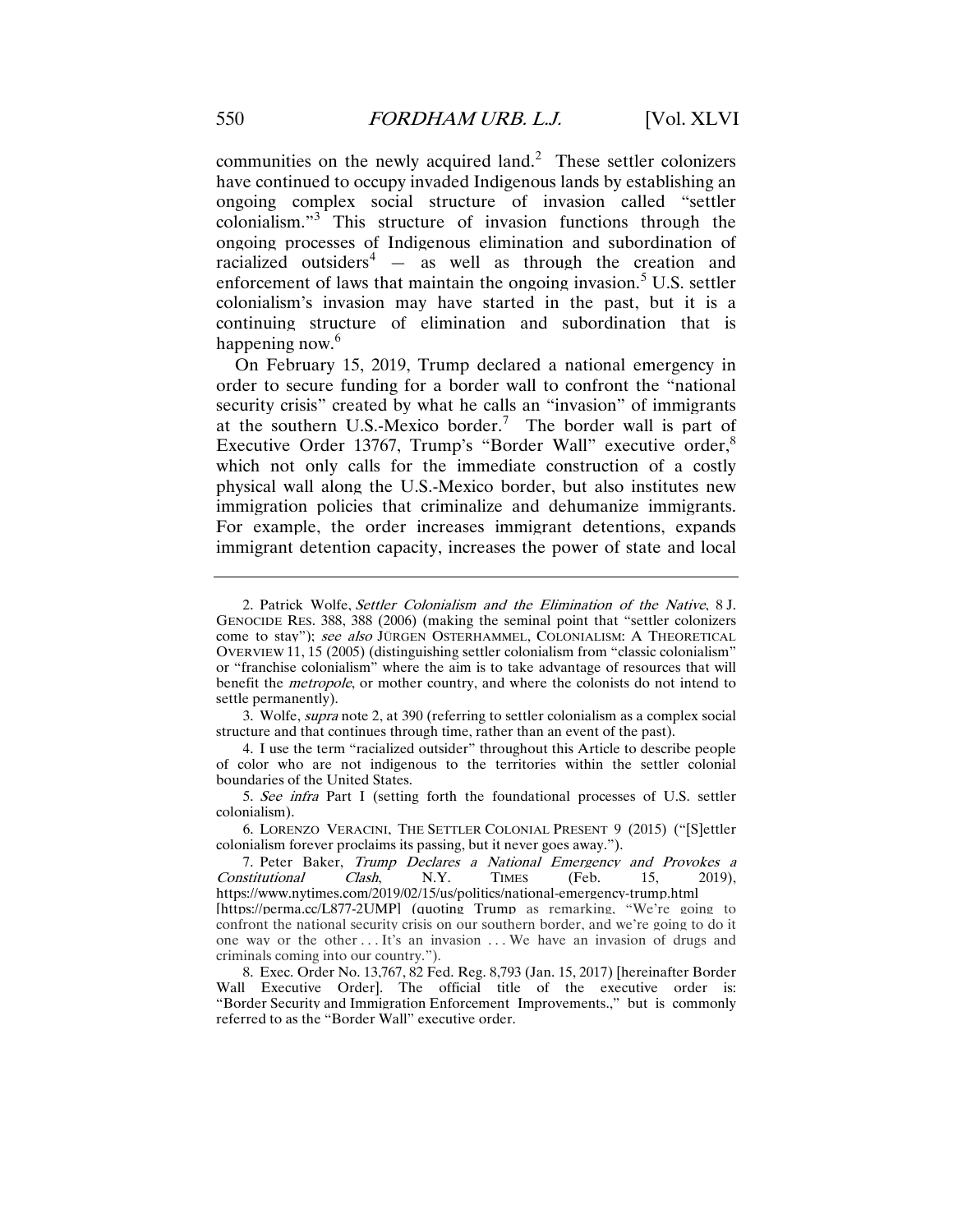enforcement of immigration laws, limits humanitarian protection to asylum seekers, increases criminal prosecutions at the border, and drastically increases expedited deportations.<sup>[9](#page-4-0)</sup>

It will cost over 8 billion dollars to build the wall Trump hopes will stop the "invasion" of immigrants at the U.S-Mexico border $\hat{10}$  $\hat{10}$  $\hat{10}$  – the very border that was created when the United States invaded, occupied, and annexed half of Mexico's territory.[11](#page-4-2) Indeed, almost all of Texas, New Mexico, Arizona, California, Nevada, and Utah, as well as portions of Colorado, Kansas, and Oklahoma, were part of Mexico until the Mexican-American War  $(1846-1848).$ <sup>[12](#page-4-3)</sup>

The 2,000-mile border created by U.S. invasion and conquest of northern Mexico not only represents a manifestation of the "geographical violence of imperialism,"[13](#page-4-4) but also bisects Tohono O'odham Nation lands which stretch across southern Arizona and northern Mexico.<sup>14</sup> Specifically, sixty-two miles of the U.S.-Mexico border run through Tohono O'odham Nation lands.<sup>[15](#page-4-6)</sup> Members of the

<span id="page-4-2"></span>11. See Gerald P. López, Don't We Like Them Illegal?, 45 U.C. DAVIS L. REV. 1711, 1737 (2012) ("In the 1846–1848 War, the U.S. crushed Mexico, took possession of the new Southwest . . . and established a new 2,000-plus mile boundary between itself and its defeated southern neighbor.").

<span id="page-4-3"></span>12. See SAMUEL P. HUNTINGTON, WHO ARE WE? THE CHALLENGES TO AMERICA'S NATIONAL IDENTITY 229 (2005).

<span id="page-4-0"></span><sup>9.</sup> See id. at Sec. 2; see also GREG CHEN & ROYCE MURRAY, AM. IMMIGRATION LAWYERS ASSOC., SUMMARY AND ANALYSIS OF EXECUTIVE ORDER "BORDER SECURITY AND IMMIGRATION ENFORCEMENT IMPROVEMENTS" (Jan. 25, 2017), https://www.aila.org/infonet/analysis-trump-executive-order-on-border-security [https://perma.cc/SQH6-BDLJ] (discussing the new immigration policies instituted in the order, including those that would expand detentions and increase deportations).

<span id="page-4-1"></span><sup>10.</sup> Damian Paletta et al., *Trump Declares National Emergency on Southern*<br>rder *in Bid to Build Wall*. WASH. POST (Feb. 15, 2019). Border in Bid to Build Wall, WASH. POST (Feb. 15, 2019), https://www.washingtonpost.com/politics/trumps-border-emergency-the-presidentplans-a-10-am-announcement-in-the-rose-garden/2019/02/15/f0310e62-3110-11e9- 86ab-5d02109aeb01\_story.html?utm\_term=.83db11d6e0bd [https://perma.cc/VMG9- 9MGV] ("White House officials plan to use \$8 billion to build new fencing that they believe will block or discourage a wide range of immigrants."); see also intra Section I.C. (discussing similar immigration policies designed to respond to perceived "national security threats").

<span id="page-4-4"></span><sup>13.</sup> Edward Said, Yeats and Decolonization, in NATIONALISM, COLONIALISM, AND LITERATURE 77 (1990) (noting that borders are part of the "geographical violence of imperialism").

<span id="page-4-5"></span><sup>14.</sup> In 1853, the ancestral lands of the Tohono O'odham Nation were divided between the United States and Mexico via the Gadsden Purchase. See Gadsden Treaty, U.S.-Mex., art. I, Dec. 30, 1853, 10 Stat. 1031.

<span id="page-4-6"></span><sup>15.</sup> See Fernanda Santos, *Border Wall Would Cleave Tribe, and Its Connection Ancestral Land*, N.Y. TIMES (Feb. 20. 2017). to Ancestral Land, N.Y. TIMES (Feb. 20, 2017), https://www.nytimes.com/2017/02/20/us/border-wall-tribe.html [https://perma.cc/F37SC4DU].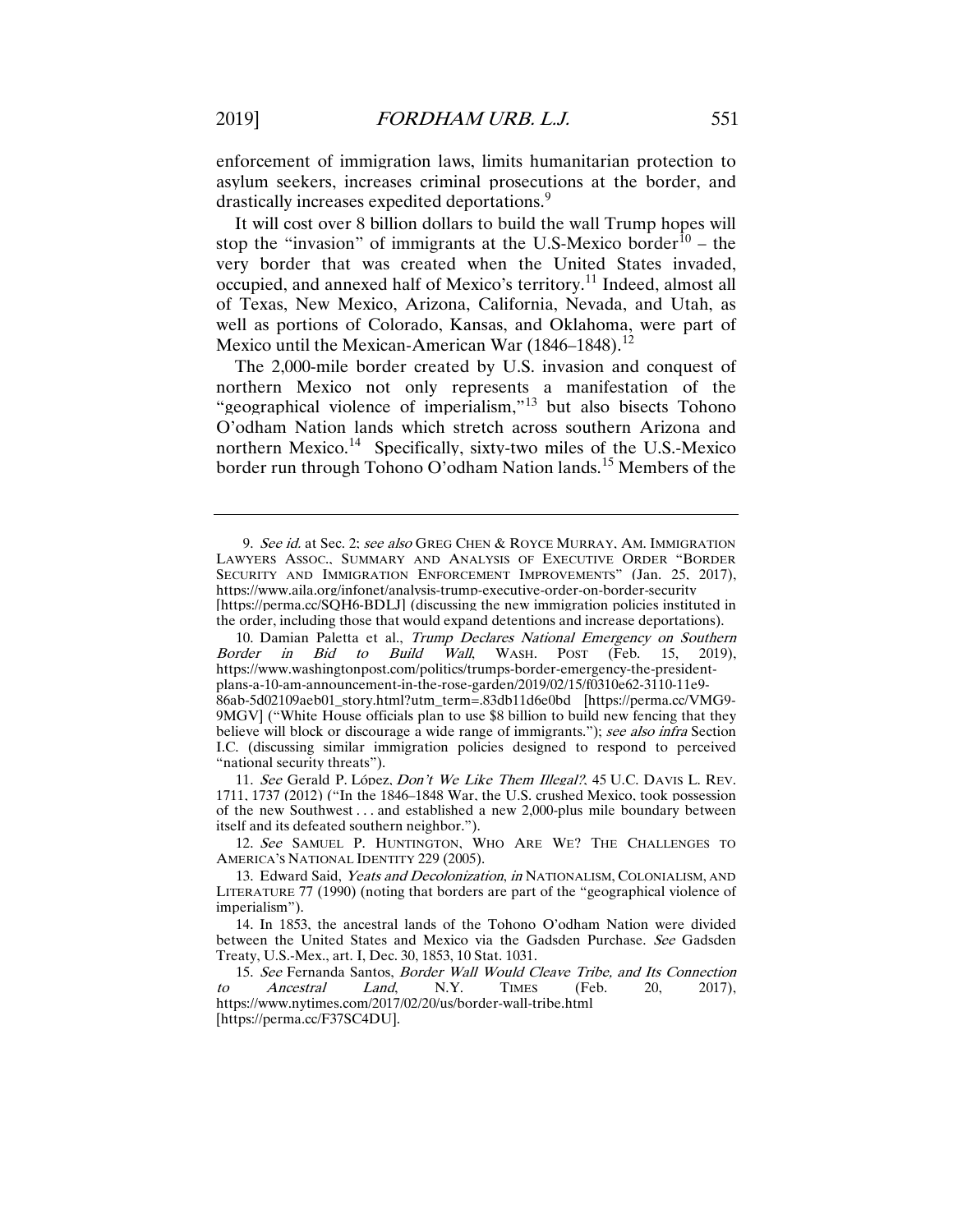Tohono O'odham Nation live on both sides of the U.S.-Mexico border and have traveled throughout their lands to visit family, as well as to participate in cultural and religious ceremonies and traditions.[16](#page-5-0) By blocking the ability of Tohono O'odham Nation members to travel throughout their ancestral lands, Trump's proposed border wall is an affront to Indigenous sovereignty and a threat to the future existence of Tohono O'odham Nation members: it closes off vital traditional passages and ancestral connections.[17](#page-5-1)

Just weeks after Trump issued his "Border Wall" executive order, the Tohono O'odham Nation Legislative Council passed a resolution in opposition to Trump's border wall.<sup>[18](#page-5-2)</sup> The resolution states that a continuous wall would further divide Tohono O'odham Nation's historic lands and communities; prevent tribal members from making traditional crossings for ceremonial and religious purposes; deny tribal members access to traditional cemeteries for burying family members; prevent wildlife from conducting essential migrations; harm endangered species of wildlife that are sacred to the Tohono O'odham Nation; destroy culturally significant plants; militarize the lands on the Tohono O'odham Nation's southern boundary; and destroy tribal sacred sites and human remains.<sup>19</sup> Tohono O'odham Nation activists and leaders have joined the Council's opposition to Trump's border wall. $^{20}$  $^{20}$  $^{20}$ 

<span id="page-5-0"></span><sup>16.</sup> Richard Osburn, Problems and Solutions Regarding Indigenous Peoples Split by International Borders, 24 AM. INDIAN L. REV. 471, 479–80 (2000) (noting that Tohono O'odham Nation members freely interacted with their Mexican members until increased border enforcement in the 1980s, which forced members to travel 120 miles in order to cross the border at the closest legal border crossing point).

<span id="page-5-1"></span><sup>17.</sup> Santos, supra note 14 ("A wall would not just split the tribe's traditional lands in the United States and Mexico, members say. It would threaten an ancestral connection that has endured even as barriers, gates, cameras, and Border Patrol agents have become a part of the landscape."); see also Dianna M. Nanez, A Border Tribe, and the Wall that Will Divide It, USA TODAY (2017), https://www.usatoday.com/border-wall/story/tohono-oodham-nation-arizonatribe/582487001/ [https://perma.cc/997M-8LF4] ("Tohono O'odham people believe their connections to their ancestors keep their people's future alive.").

<span id="page-5-2"></span><sup>18.</sup> TOHONO O'ODHAM LEGIS. COUNCIL, Border Security and Immigration Enforcement on the Tohono O'odham Nation, Res. No. 17-053, at 3 (Feb. 7, 2017), http://www.tonation-nsn.gov/wp-content/uploads/2017/02/17-053-Border-Securityand-Immigration-Enforcement-on-the-Tohono-Oodham-Nation.pdf [https://perma.cc/6LV3-XLMN].

<sup>19.</sup> Id.

<span id="page-5-4"></span><span id="page-5-3"></span><sup>20.</sup> See, e.g., Sam Levin, "Over My Dead Body": Tribe Aims to Block Trump's Border Wall on Arizona Land, GUARDIAN (Jan. 26, 2017), https://www.theguardian.com/us-news/2017/jan/26/donald-trump-border-wall-tohonooodham-arizona-tribe [https://perma.cc/AC3W-T98L].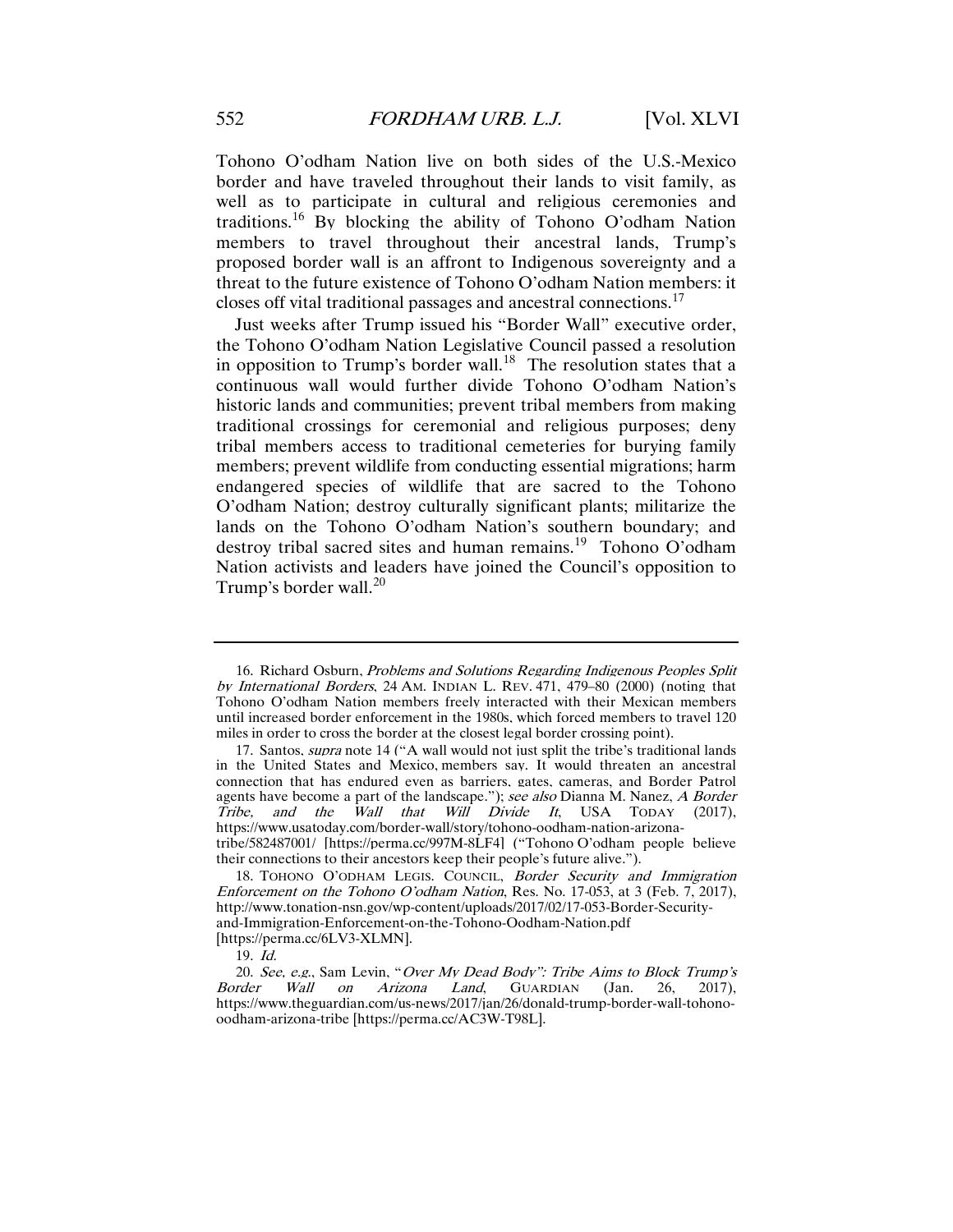In addition to the Tohono O'odham Nation, over twenty-four Indigenous communities who live along the U.S.-Mexico border will be impacted by a physical border wall.<sup>21</sup> Trump's Border Wall executive order not only flagrantly disregards — and threatens the continued existence of — Indigenous communities, but also criminalizes and dehumanizes all immigrants who are seeking entry at the southern border.<sup>22</sup> Trump's Border Wall executive order brings into laser-focus the enduring processes of U.S. settler colonialism and exposes the United States as a present-day settler colonial society  $-$  a society whose laws and policies continually support the ongoing processes of Indigenous elimination and the subordination of racialized outsiders.

At a time when U.S. immigration laws and policies continue to be used to oppress, exclude, subordinate, racialize, and dehumanize, this Article seeks to broaden the understanding of the U.S. immigration system using a settler colonialism lens.<sup>[23](#page-6-2)</sup> The Article proceeds as follows. Part I begins by explaining the foundational and enduring

[https://perma.cc/V9NA-T4PL] (noting that "more than two dozen Indigenous tribes – designated by U.S. law as sovereign nations governing themselves – live along the U.S.-Mexico border, with some vowing to fight the wall to defend tribal culture"); see also NAT. CONGRESS OF AM. INDIANS, Border Security and Immigration Enforcement on Tribal Lands, Res. No. ECWS-17-002 (Feb. 13–16, 2017), http://www.tonation-nsn.gov/wp-content/uploads/2017/02/ECWS-17-002-final.pdf [https://perma.cc/25UB-LDWK] (noting that a "continuous, physical wall on the southern border" would impact many tribal communities who have citizens on both sides of border).

22. See supra notes 8 and 9.

<span id="page-6-0"></span><sup>21.</sup> Ellen Wulfhorst, American Indians Fear U.S.-Mexico Border Will Destroy cient Culture, THOMPSON REUTERS (June 12, 2018), Ancient Culture, Thompson Reuters (June 12, 2018), https://uk.reuters.com/article/usa-border-indians/feature-american-indians-fear-usmexico-border-wall-will-destroy-ancient-culture-idUKL1N1RP1DR

<span id="page-6-2"></span><span id="page-6-1"></span><sup>23.</sup> Scholars across multiple disciplines in the United States have turned towards using a settler colonialism framework in their analyses to broaden understandings of systems of subordination. See, e.g., MICHELLE ALEXANDER, THE NEW JIM CROW (2010) (using a settler colonialism framework to analyze the contemporary system of incarceration in the United States.); KELLY LYTLE HERNÁNDEZ, CITY OF INMATES: CONQUEST, REBELLION, AND THE RISE OF HUMAN CAGING IN LOS ANGELES, 1771– 1965 (2017) (using a settler colonialism framework to understand the contemporary system of mass incarceration in Los Angeles); Natsu Taylor Saito, *Tales of Color and*<br>Colonialism: Racial Realism and Settler Colonial Theory. Colonialism: Racial Realism and Settler Colonial Theory, 10 FLA. A&M U. L. REV. 1 (2014) (using a settler colonialism framework to explain the structural dynamics of racism in the United States); Evelyn Nanako Glenn, Settler Colonialism as Structure: A Framework for Comparative Studies of U.S. Race and Gender Formation, 1 Soc. RACE & ETHNICITY 52, 56–57 (2015) (using a settler colonialism framework to adequately understand race and gender formation in the United States); Bryan McKinley Jones Brayboy, Toward <sup>a</sup> Tribal Critical Race Theory in Education, 37 URB. REV. 425, 433 (2005) (using a colonialism framework to expose the inadequacies of the U.S. education system).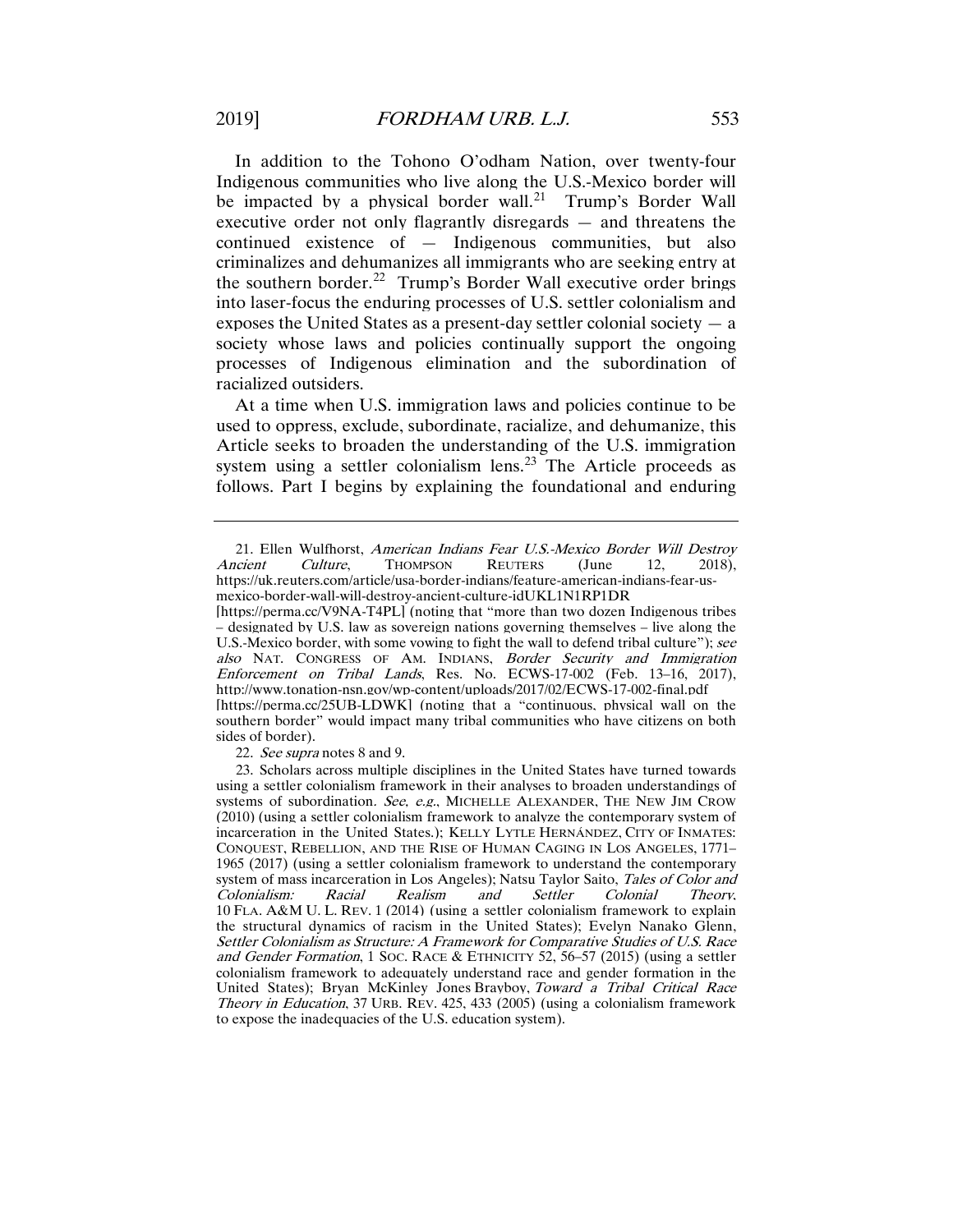processes of settler colonialism and situating the U.S. immigration system within those mechanisms. Part II locates the U.S. immigration legal system at the heart of the settler colonialism project by providing a settler colonialism-framed analysis of the National Security Entry-Exit Registration System (NSEERS) and Trump's immigration policies. Part III showcases solidarity movements between Indigenous and immigrant communities and acts of resistance to engender transformative visions and solutions that ignore the boundaries of the U.S. immigration legal system. Finally, Part IV sets forth pedagogies that disrupt traditional immigration law pedagogy by increasing awareness of settler colonialism in the immigration law classroom.

# I. THE FOUNDATIONAL PROCESSES OF U.S. SETTLER COLONIALISM

The United States represents "the most sweeping, most violent, and most significant example of settler colonialism" in the world.<sup>[24](#page-7-0)</sup> U.S. settler colonialism's ongoing structure of invasion operates through three separate yet interconnected mechanisms: Indigenous elimination, the subordination of people of color, and the creation and enforcement of laws designed to maintain the processes elimination and subordination.

# A. Indigenous Elimination

<span id="page-7-3"></span>Indigenous elimination is foundational to U.S. settler colonialism.[25](#page-7-1) Elimination refers to the liquidation of Indigenous people through a variety of methods including: genocide,  $^{26}$  $^{26}$  $^{26}$  enslavement, <sup>[27](#page-7-3)</sup> forced

<span id="page-7-0"></span><sup>24.</sup> WALTER HIXSON, AMERICAN SETTLER COLONIALISM: A HISTORY 1 (2013). Other settler colonial societies include Canada, Australia, New Zealand, and South Africa.

<span id="page-7-1"></span><sup>25.</sup> Wolfe, supra note 2, at 388, 393 (describing settler colonialism as a project that "destroys in order to replace" and discussing in great detail the settler colonial imperative to eliminate Indigenous peoples); see also J.K. Kauanui & P. Wolfe, Settler Colonialism Then and Now: A Conversation Between J. Kēhaulani Kauanui and Patrick Wolfe, 2 POLITICA & SOCIETÁ 235, 248 (2012) (noting that it is "precisely this drive to elimination" that is foundational to the definition of settler colonialism).

<span id="page-7-2"></span><sup>26.</sup> See generally HIXSON, supra note 24 (documenting the continuous history of settler colonial ethnic cleansing in the United States, including genocidal campaigns carried out by official settler military forces and unauthorized settler vigilantes): Ann<br>Picard, *Death by Boarding School:* "The Last Acceptable Racism" and the United "The Last Acceptable Racism" and the United States' Genocide of Native Americans, 49 GONZ. L. REV. 137, 174 (2013–2014) (examining the role played by the residential boarding schools in the genocide of Indigenous communities in the United States, and noting that Indigenous children died of diseases, from injuries that went untreated, from trying to escape, and from corporal punishment that resulted in their deaths).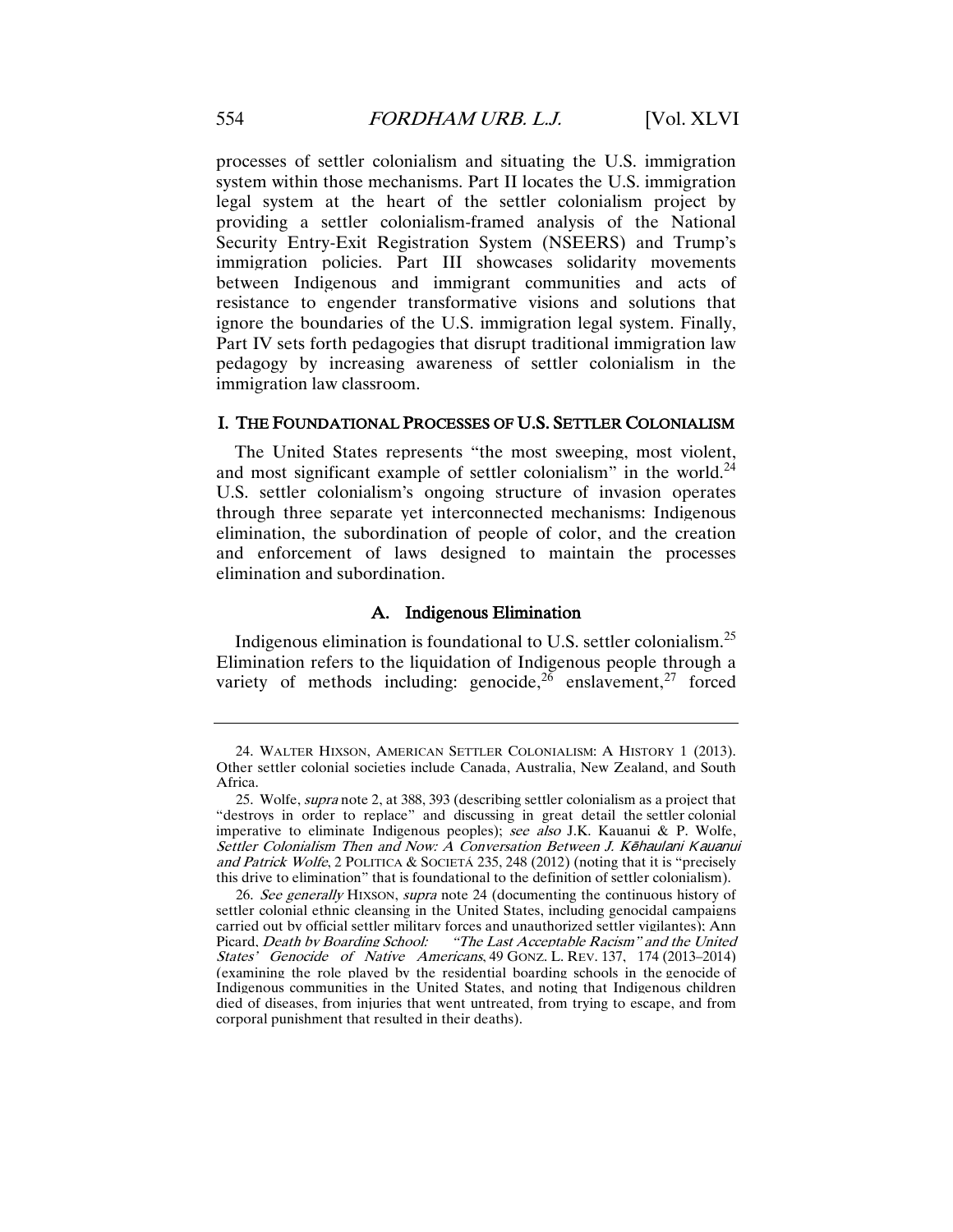removal,<sup>[28](#page-8-0)</sup> confinement to reservations,<sup>[29](#page-8-1)</sup> and intricate biological and cultural assimilation programs that strip Indigenous people of their culture and replace it with settler culture.<sup>[30](#page-8-2)</sup> The forced removal of Indigenous children from their families to government-funded residential boarding schools provides a quintessential example of a settler colonial cultural assimilation program of elimination – a program that was proudly designed by a U.S. settler colonialist to "kill the Indian and save the man."<sup>31</sup> In his poignantly titled book, Education for Extinction, David Wallace Adams remarks, "the white man had concluded that the only way to save Indians was to destroy them, [and] that the last great Indian war should be waged against children."<sup>[32](#page-8-4)</sup>

In 1879, settler colonialist Richard Henry Pratt established the first government-funded residential boarding school in order to assimilate Indigenous children.<sup>[33](#page-8-5)</sup> Indigenous parents who refused to allow their children to attend the boarding schools were either subdued by police while their children were taken from them,<sup>34</sup>or else imprisoned.<sup>35</sup>

<span id="page-8-7"></span><sup>27.</sup> For a discussion of the enslavement of Indigenous peoples in the United States, see ALMON WHEELER LAUBER,INDIAN SLAVERY IN COLONIAL TIMES WITHIN THE PRESENT LIMITS OF THE UNITED STATES 48–117 (1913) (discussing the enslavement of Indigenous peoples in the United States by the French, Spanish, and British); *Introduction: Indian Slavery in Historical Context* to INDIAN SLAVERY IN COLONIAL AMERICA 1, 26 (Alan Gallay ed., 2009) (describing the broad geographical scope of Indigenous slavery in early America).

<span id="page-8-0"></span><sup>28.</sup> Glenn, *supra* note 23, at 58 (discussing the Indian Removal Act (IRA) of 1830 and the forced removals of the Cherokee, Chickasaw, Choctaw, Creek, and Seminole in the United States).

<span id="page-8-1"></span><sup>29.</sup> See JANET A. MCDONALD, THE DISPOSSESSION OF THE AMERICAN INDIAN, 1887–1934 (1991) (discussing the allotment program under the Dawes Act of 1887 in the United States).

<span id="page-8-2"></span><sup>30.</sup> Glenn, supra note 23, at 57 (noting that assimilation can be biological, through officially encouraged intermarriage to "dilute" Indigenous blood; or cultural, through stripping Indigenous people of their culture); see also Leti Volpp, The Indigenous as Alien, 5 U.C. IRVINE L. REV. 289, 292 (2015) (discussing U.S. governmental assimilation policies such as the regulation of marriage, kinship, and sexuality); Wolfe, *supra* note 2, at 388 (noting that elimination also refers to child abduction, religious conversion, and resocialization in missions or boarding schools).

<span id="page-8-3"></span><sup>31.</sup> See Richard H. Pratt, The Advantages of Mingling Indians with Whites, in AMERICANIZING THE AMERICAN INDIANS: WRITINGS BY THE "FRIENDS OF THE INDIAN," 1880–1900 260–71 (1973).

<span id="page-8-4"></span><sup>32.</sup> DAVID WALLACE ADAMS, EDUCATION FOR EXTINCTION: AMERICAN INDIANS AND THE BOARDING SCHOOL EXPERIENCE, 1875–1928 337 (1995).

<span id="page-8-5"></span><sup>33.</sup> MARGARET C. SZASZ, EDUCATION AND THE AMERICAN INDIAN: THE ROAD TO SELF-DETERMINATION, 1928–1973 9–10 (1974).

<span id="page-8-6"></span><sup>34.</sup> ADAMS, supra note 32, at 216 (describing a federal agent's description of his use of force to take American-Indian children from their parents); WARD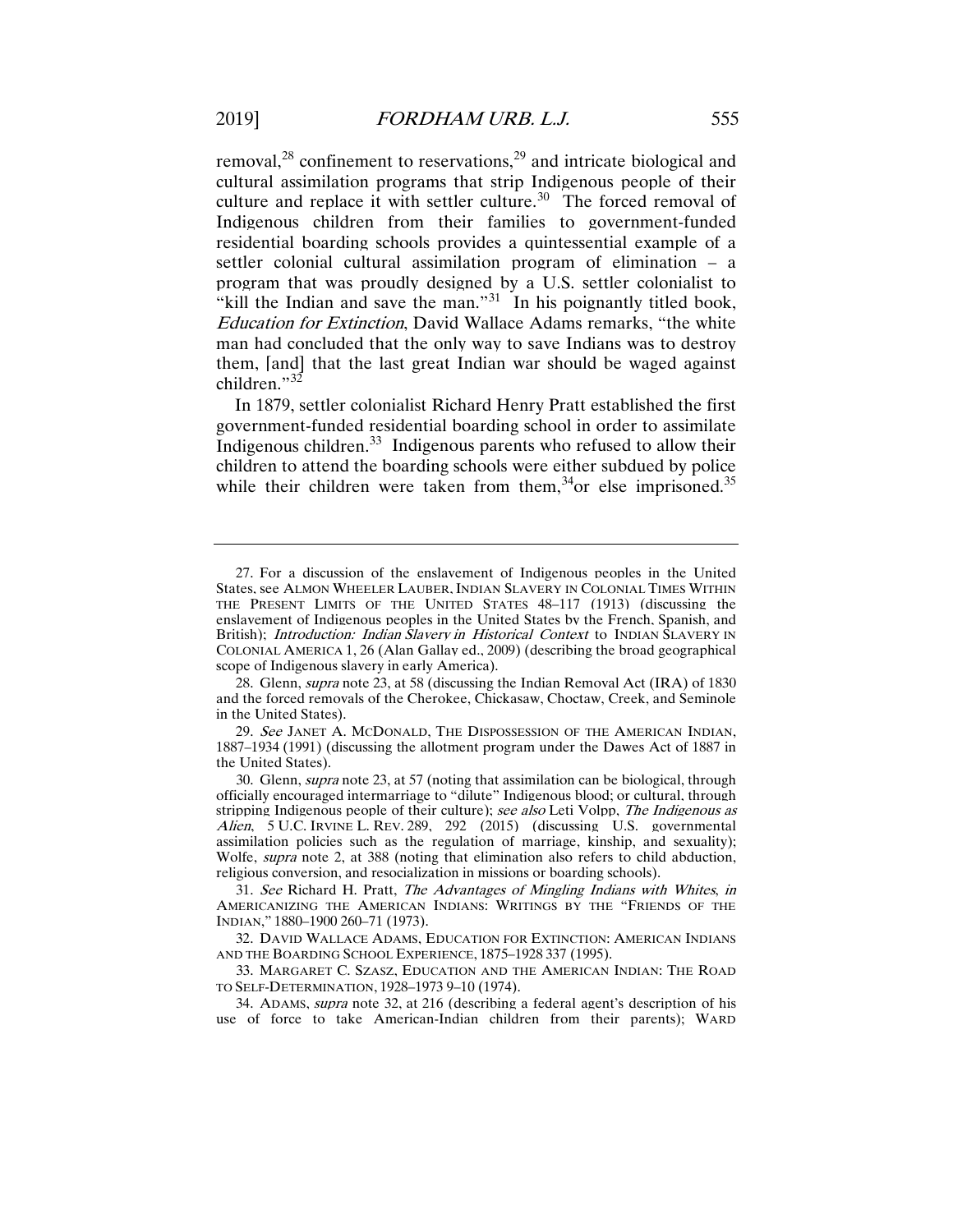Once in these schools, Indigenous children were literally stripped of their culture — stripped of their clothes, hair, names, language, spiritual practices — and often subjected to dismal housing conditions, poor food quality, forced labor, physical and sexual abuse, sexual exploitation, starvation, and incarceration.<sup>[36](#page-9-0)</sup>

The detrimental psychological, social, and cultural impacts of these boarding schools on Indigenous families and communities continue into the present.<sup>[37](#page-9-1)</sup> The trauma of shame, fear, anger, loss of language, loss of culture, loss of connection with family, loss of identity compounded by the trauma of abuse and exploitation — has led to enduring and devastating impacts on subsequent Indigenous generations, resulting in higher rates of substance abuse, domestic violence, and incarceration.<sup>38</sup> The ongoing impact of the residential boarding school program on Indigenous communities underscores settler colonialism's ongoing process of Indigenous elimination. In fact, some government-funded residential boarding schools continue to operate in the United States today.<sup>[39](#page-9-3)</sup>

CHURCHILL, KILL THE INDIAN, SAVE THE MAN 17 (2004) (discussing numerous incidents of parental resistance to the forced removal of their children).

<span id="page-9-0"></span>36. Sarah Deer, Relocation Revisited Sex Trafficking of Native Women in the United States, 36 WM. MITCHELL L. REV.  $621, 665–69$  (2010) (describing the abusive and violent treatment of Indigenous children in U.S. residential boarding schools); see also BARBARA PERRY, SILENT VICTIMS: HATE CRIMES AGAINST NATIVE AMERICANS 31–33 (2008); Andrea A. Curcio, Civil Claims for Uncivilized Acts: Filing Suit Against the Government for American Indian Boarding School Abuses, 4 HASTINGS RACE & POVERTY L.J. 45, 78–79 (2006).

<span id="page-9-1"></span>37. See Ann Murray Haag, The Indian Boarding School Era and Its Continuing Impact on Tribal Families and the Provision of Government Services, 43 TULSA L. REV. 149, 155–60 (2007) (discussing the enduring intergenerational impacts of separating Indigenous children from their families through the residential boarding school program).

<span id="page-9-2"></span>38. Id.; see generally TRUTH AND RECONCILIATION COMMISSION OF CANADA, HONOURING THE TRUTH, RECONCILING FOR THE FUTURE: SUMMARY OF THE FINAL REPORT OF THE TRUTH AND RECONCILIATION COMMISSION OF CANADA (2015), http://publications.gc.ca/collections/collection\_2015/trc/IR4-7-2015-eng.pdf

[https://perma.cc/G276-2F7Z] (describing the intergenerational impacts of the residential boarding schools on Aboriginal communities in Canada). The report highlights the enduring impacts of the residential schooling program on child welfare, health, education, and on Aboriginal language and culture. Id.

<span id="page-9-3"></span>39. Daniella Zalcman, *Signs of Your Identity: Forced Assimilation Education for ligenous* Youth, PULITZER CTR. (July 16, 2017). Indigenous Youth, PULITZER CTR. (July 16, 2017), https://pulitzercenter.org/project/western-canada-first-nations-residential-schoolsidentity [https://perma.cc/AYA3-UVWP] (noting that as of 2016, the U.S.

<sup>35.</sup> BRENDA J. CHILD, BOARDING SCHOOL SEASONS: AMERICAN INDIAN FAMILIES, 1900–1940 13 (1998) (discussing an incident in which Indigenous parents who refused to send their children to government school were imprisoned on Alcatraz Island).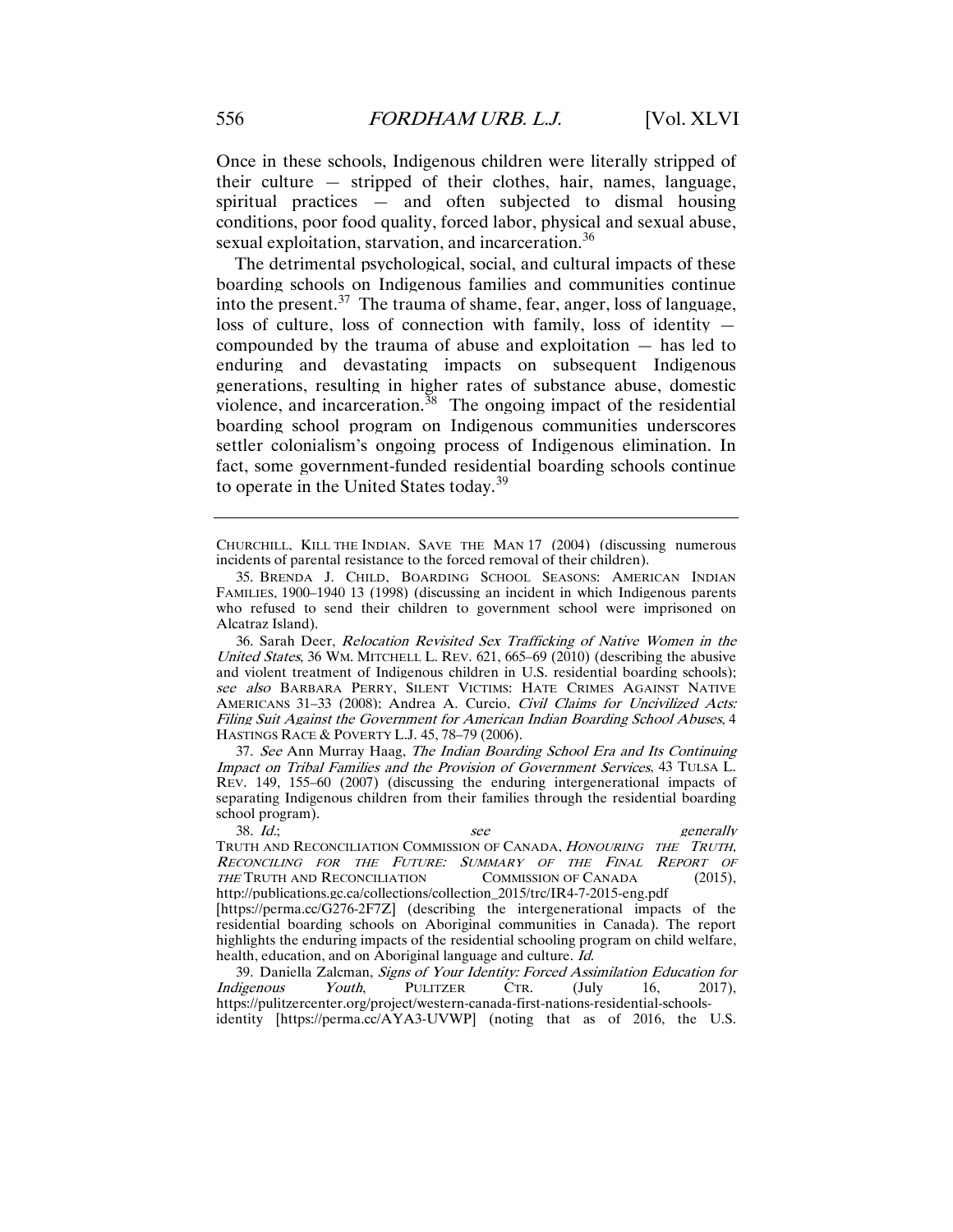### B. Subordination of Racialized Outsiders

In addition to Indigenous elimination, settler colonialism depends on the subordination of racialized outsiders in order to extract value from the invaded and expropriated Indigenous lands, secure its colonial foothold, and fuel its expansion.[40](#page-10-0) Subordination refers to a variety of methods and practices such as enslavement, exploitation, exclusion, criminalization, manipulation, and elimination.<sup>[41](#page-10-1)</sup> The transatlantic African slave trade, in which Africans were captured, stolen, and torn from their lands and culture and forced to extract profits for settlers from stolen Indigenous land, provides a quintessential example of this foundational process of settler colonialism.[42](#page-10-2) As Maile Arvin, Eve Tuck, and Angie Morrill point out, settler colonialism's two processes of illegal land seizure and slavery "produced the wealth upon which the U.S. nation's world power is founded."[43](#page-10-3)

In addition to its dependence on the African slave trade, U.S. settler colonialism also depends on the exploitation of other racialized workforces including colonial subjects, coerced or subordinated

<span id="page-10-0"></span>40. See Saito, supra note 23, at 44–64 (discussing the ways in which the United States has used – and continues to use – "strategies of colonization" not only with Indigenous peoples, but also with other people of color in the United States).

<span id="page-10-1"></span>41. Id.; see also Glenn, supra note 23, at 62 (noting that settler colonialism's response to racialized immigrants continues to swing between the poles of elimination and coercive exploitation).

<span id="page-10-3"></span>43. Maile Arvin et al., *Decolonizing Feminism: Challenging Connections Between* Settler Colonialism and Heteropatriarchy, 25 FEMINIST FORMATIONS 8, 12 (2013).

government still operates fifty-nine Indian Boarding Schools). See also Charla Bear, American Indian School a Far Cry from the Past, NAT'L PUB. RADIO (May 13, 2008), https://www.npr.org/templates/story/story.php?storyId=17645287

<sup>[</sup>https://perma.cc/U4H3-ZC73] (noting that "remnants still exist of the boardingschool system the federal government set up for Indian children in the late 1800s"). This article describes a government funded boarding school in California that houses "at-risk" youth from over eighty-five tribes across the country. Id. Some students come voluntarily as a way "do better," but others are mandated to attend by judges as an alternative to jail. Id. The article quotes one student: "We're always confined in a fence . . . . We really can't live high-school life like regular teenagers would. We can't just go shop at the mall whenever we want for how long we want. We can't go eat at a restaurant with our friends whenever we feel like we want. Staff always has to be around us." Id.

<span id="page-10-2"></span><sup>42.</sup> For a discussion of the African slave trade as part of U.S. settler colonialism, see HOWARD ZINN, A PEOPLE'S HISTORY OF THE UNITED STATES: 1492–PRESENT 25– 26 (2003); see also Saito, supra note 23, at 40 (noting the significant role of the African slave trade and the institution of chattel slavery played in providing the agricultural and industrial base for settler consolidation and expansion); see also Glenn, *supra* note 23, at 61 (noting that because settlers could not amass a large enough Indigenous slave workforce, they turned to African slave labor to generate profits).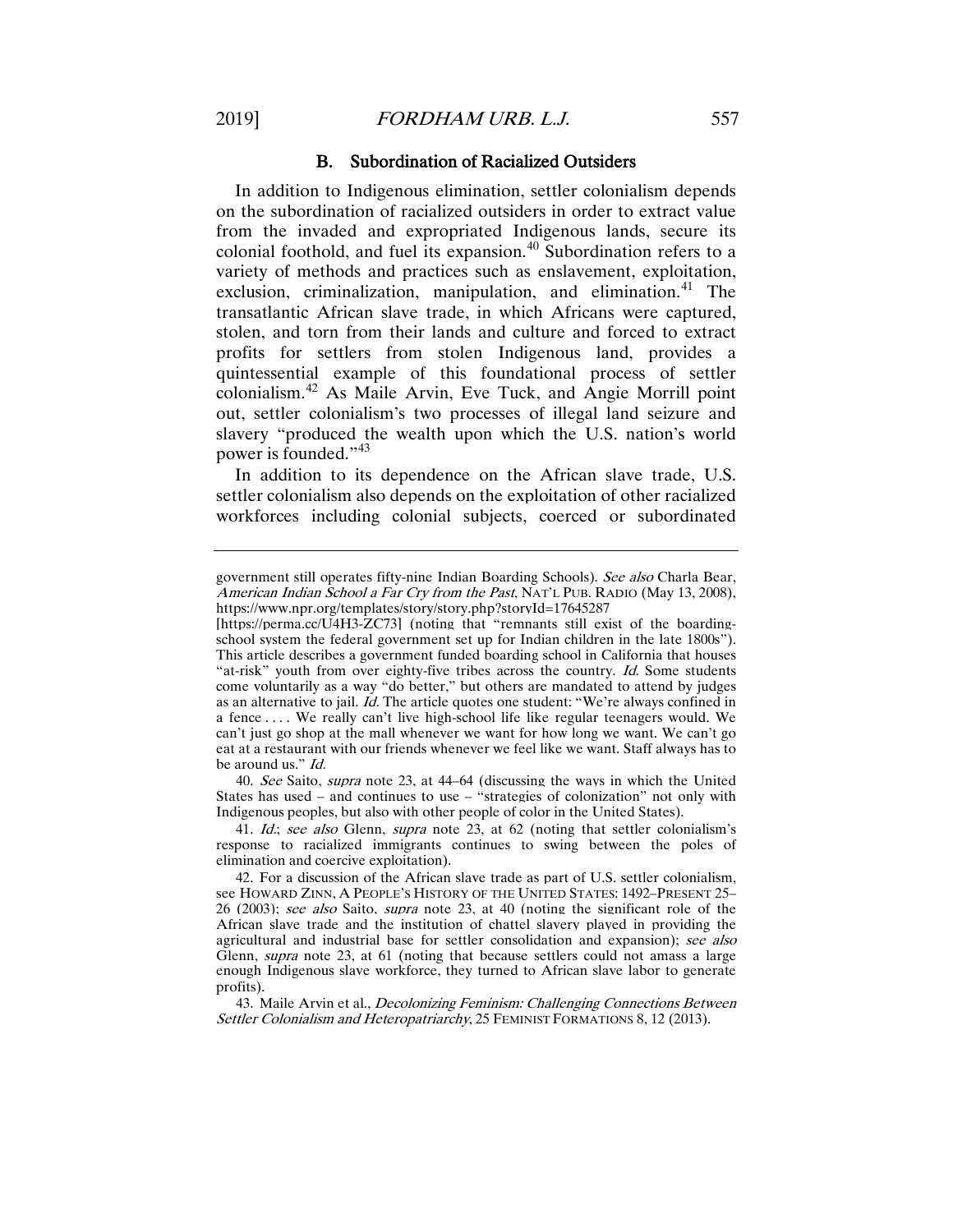laborers, and refugees fleeing U.S.-generated and supported wars.<sup>[44](#page-11-0)</sup> These workforces are manipulated according to the rise and fall of labor demands, the ever-changing political climate, or the variant moods and personalities of settler governments.<sup>45</sup> For example, in the 1840s, the United States recruited Chinese men to fill pivotal labor needs in railroad construction, domestic work, and laundry industries.[46](#page-11-2) Then, after a period of economic recession, Congress passed the 1882 Chinese Exclusion Act, which restricted new immigration from China. $47$  Similarly, in the 1940s, the United States recruited close to 5 million Mexicans to work in agricultural and railroad industries through the Bracero Program.<sup>[48](#page-11-4)</sup> Then, after a period of economic recession, the United States deported over one million Mexicans through a program officially named "Operation Wetback."<sup>[49](#page-11-5)</sup>

While the United States continues to depend on racialized workforces, U.S. institutions trend toward excluding them, deporting them, hiding them, criminalizing them, or "otherwise revoking the right of racialized outsiders to be within the invaded territory."<sup>[50](#page-11-6)</sup> The modern system of mass incarceration provides a poignant example of settler colonialism's ongoing process of subordinating racialized outsiders. In her book, City of Inmates, Kelly Lytle Hernández argues that the contemporary system of mass incarceration in the United States supports settler colonialism by "purging, removing, caging, containing, erasing, disappearing, and eliminating targeted

<span id="page-11-0"></span><sup>44.</sup> Eve Tuck & K. Wayne Yang, Decolonization Is Not a Metaphor, 1 DECOLONIZATION EDUC. & SOC'Y J. 1, 7 (2012); see also John Enriquez Andres, The Raiding of the Pearl: The Effects of Trade Liberalization on Philippine Labor Migration, and the Filipino Migrant Worker's Experience, 10 RUTGERS RACE & L. REV. 523, 530–31 (2009) (describing the pressure to migrate resulting from poverty in the Philippines); Juan R. Torruella, Ruling America's Colonies: The Insular Cases, 32 YALE L. & POL'Y REV. 57, 82–87 (2013) (discussing the connection between colonization, economic exploitation and migration in Puerto Rico); David Bacon, ILLEGAL PEOPLE: HOW GLOBALIZATION CREATES MIGRATION AND CRIMINALIZES IMMIGRANTS 60 (2008); David Bacon, THE RIGHT TO STAY HOME: HOW US POLICY DRIVES MEXICAN MIGRATION 10–11 (2013).

<span id="page-11-1"></span><sup>45.</sup> See generally López, supra note 11 (discussing the targeted recruitment of cheap labor from China in the mid-1800s, which was followed by the 1882 Chinese Exclusion Act, and the recruitment of cheap labor from Mexico in the mid-1900s, which was followed by "Operation Wetback").

<span id="page-11-6"></span><span id="page-11-5"></span><span id="page-11-4"></span><span id="page-11-3"></span><span id="page-11-2"></span><sup>46.</sup> Id. at 1744–51 (discussing the "whipsawing" of the Chinese by the United States).

<sup>47.</sup> Id. at 1747.

<sup>48.</sup> Id. at 1766–73 (discussing the Bracero Program and "Operation Wetback").

<sup>49.</sup> Id. at 1770–71.

<sup>50.</sup> HERNÁNDEZ, supra note 23, at 8.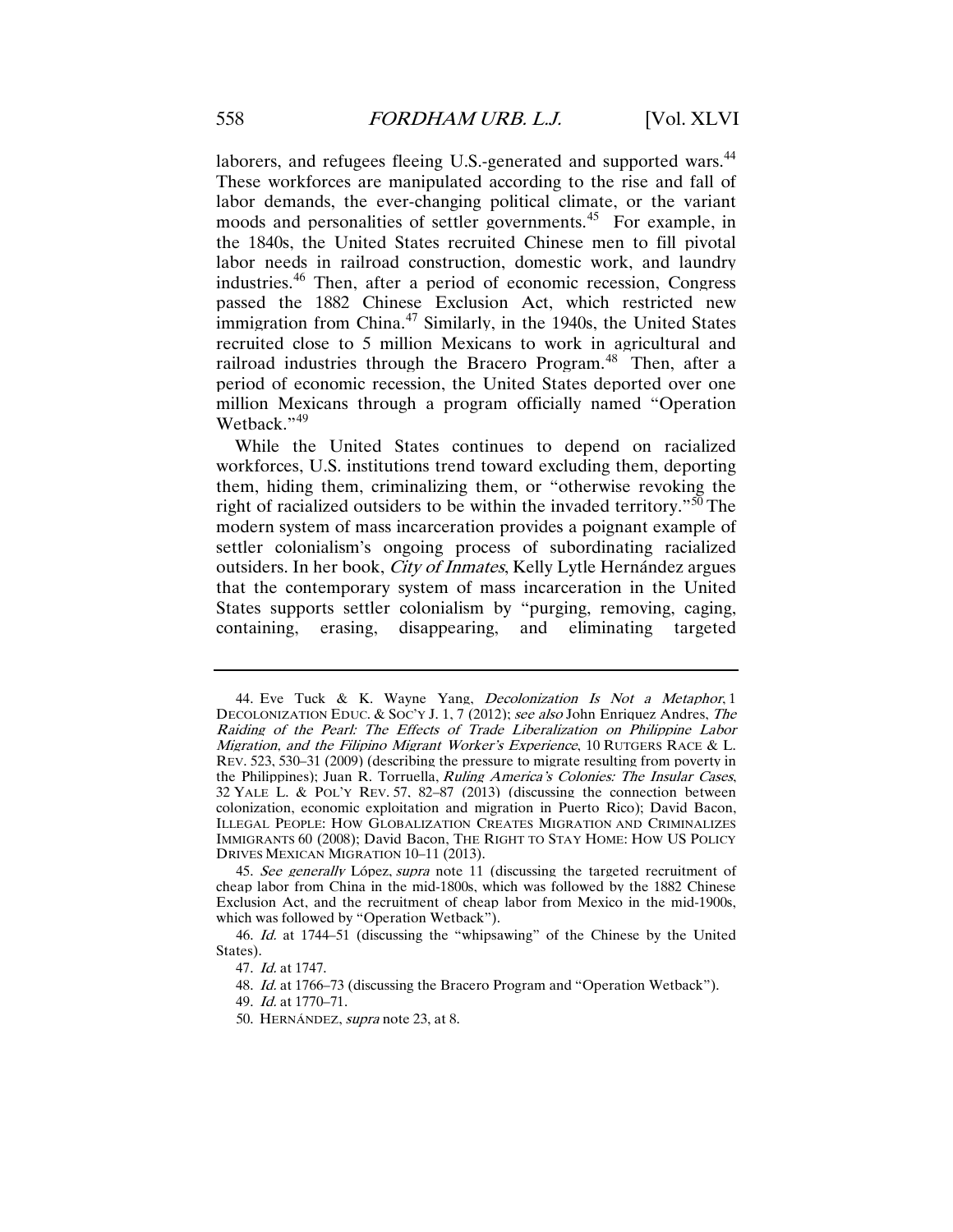populations from land, life and society in the United States."[51](#page-12-0) This modern U.S. system of mass incarceration, which overwhelmingly impacts racialized outsiders in jails, prisons, and immigrant detention centers, underscores the durability of settler colonialism.<sup>[52](#page-12-1)</sup>

# C. Establishment and Enforcement of Laws

Finally, U.S. settler colonialism requires the creation of a system of laws and regulations to maintain its processes of Indigenous elimination and the subordination of racialized outsiders.<sup>[53](#page-12-2)</sup> Settlers establish laws not only to support the processes of settler colonialism, but also to control and protect their illegally acquired lands from "unruly" outsiders.<sup>[54](#page-12-3)</sup> The set of laws and policies specifically designed to monitor, control, and protect invaded and expropriated Indigenous lands from "unruly" outsiders constitute the U.S. immigration legal system. These immigration laws are reinforced and sustained by military and economic power, allowing for complete colonial control of the expropriated lands.<sup>[55](#page-12-4)</sup>

Given the settler colonial origins of the U.S. immigration legal system, it comes as no surprise that this system relentlessly relies upon "national security" justifications to explain the removals of "unruly" racialized outsiders.<sup>[56](#page-12-5)</sup> These justifications are consistently sustained and supported by the highest "courts of the conqueror." $57$ 

<span id="page-12-6"></span>57. My reference to the term "courts of conqueror" is taken from *Johnson v.* McIntosh., the seminal U.S. Supreme Court case in which the Court ruled that

<sup>51.</sup> Id. at 1.

<span id="page-12-1"></span><span id="page-12-0"></span><sup>52.</sup> LORENZO VERACINI, SETTLER COLONIALISM: A THEORETICAL OVERVIEW 16- 17 (2010) (describing settler colonialism as "an inherently dynamic circumstance" in which Indigenous peoples and racialized outsiders "progressively disappear in a variety of ways," including extermination, expulsion, incarceration, and assimilation).

<span id="page-12-2"></span><sup>53.</sup> Saito, supra note 23, at 26–27 (noting that settler colonialism requires formation of independent structures of governance and social control such as laws).

<span id="page-12-3"></span><sup>54.</sup> Kauanui & Wolfe, supra note 25, at 241 (noting that colonizers needed a system of laws and regulations in order to protect settler society from getting "out of order" by incoming "unruly" immigrants).

<span id="page-12-4"></span><sup>55.</sup> Saito, supra note 23, at 26–27 (noting that settler colonialism requires the maintenance of military and economic power in order to enforce the established laws); see also Border Wall Executive Order, supra note 8, at Sec. 4 (calling for the immediate construction of a border wall in order to "achieve complete operational control of the southern border").

<span id="page-12-5"></span><sup>56</sup>. See generally Jennifer M. Chacon, Unsecured Borders: Immigration Restrictions, Crime Control and National Security, 39 CONN. L. REV. 1827 (2007) (discussing the origins and consequences of the blurred boundaries between immigration control and national security); see also Shoba Sivaprasad Wadhia, Is Immigration Law National Security Law?, 66 EMORY L.J. 669 (2007) [hereinafter Wadhia, Is Immigration Law National Security Law?].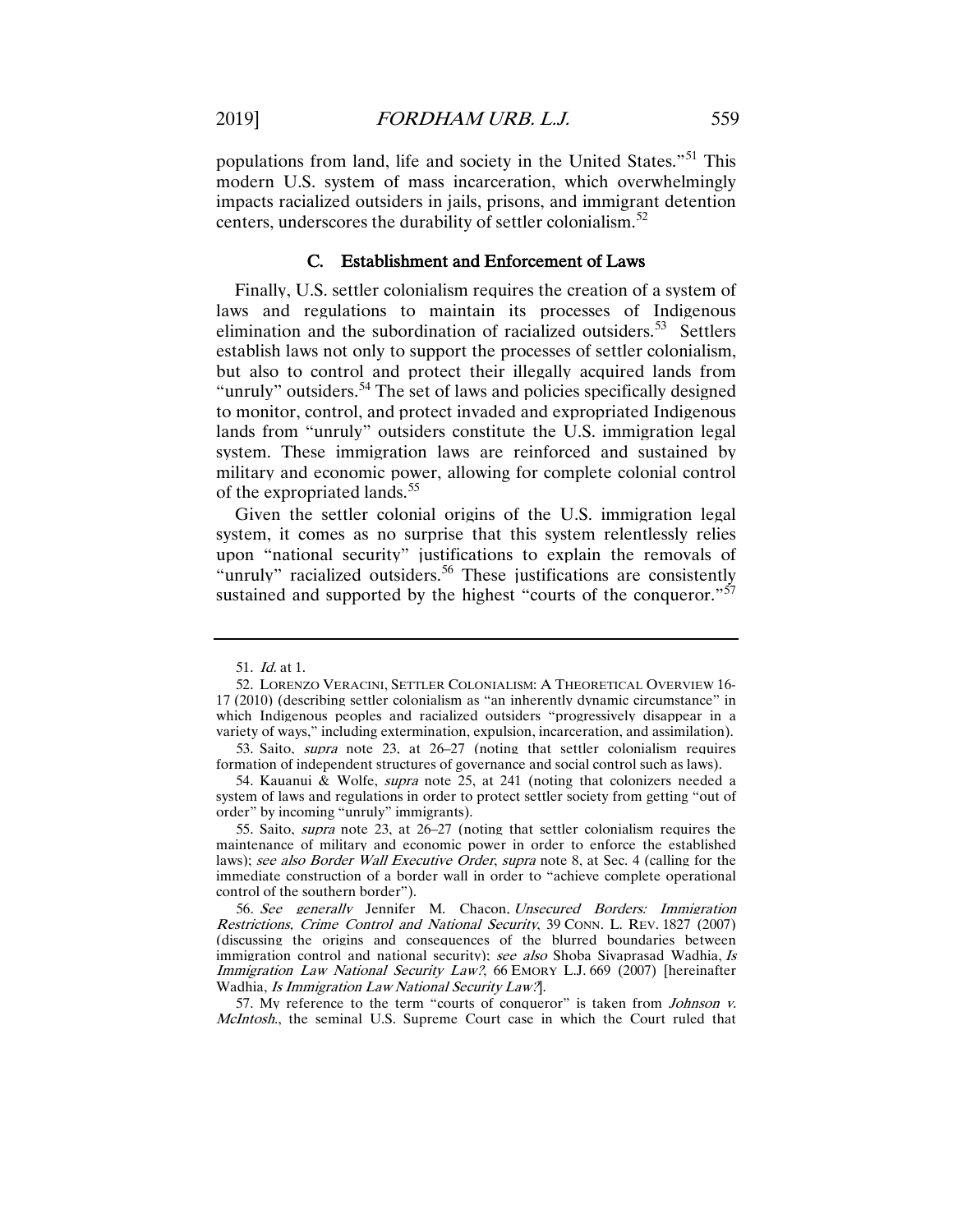For example, the passage of the 1882 Chinese Exclusion Act which was based on the perceived threat of an "invasion" of Chinese immigrants,[58](#page-13-0) was upheld by the Supreme Court on national security grounds.<sup>[59](#page-13-1)</sup> Similarly, in the case of Fred T. Korematsu,  $60$  the Supreme Court upheld the policy of Japanese internment because "military authorities feared an invasion" and "felt constrained to take proper security measures."<sup>[61](#page-13-3)</sup>

Today, the U.S. settler colonial state continues to use national security justifications to fuel its racist and exclusionary policies policies that are upheld by settler colonialism's highest courts. For example, in *Rajah v. Mukasey*,<sup>[62](#page-13-4)</sup> the court upheld the post-9/11 NSEERS program,<sup>[63](#page-13-5)</sup> holding that there was a "rational national security basis" for the program.<sup>[64](#page-13-6)</sup> Similarly, in *Trump v. Hawaii*,<sup>[65](#page-13-7)</sup> the Supreme Court upheld the Muslim Ban because the policy "has a legitimate grounding in national security concerns."<sup>[66](#page-13-8)</sup> Finally, Trump issued an executive order and further declared a "national emergency" in order to address what he calls a "national security crisis at the southern border."<sup>[67](#page-13-9)</sup> While litigation has been mounted against Trump for his "national emergency" proclamation, Trump is

<span id="page-13-2"></span><span id="page-13-1"></span>59. See Chae Chan Ping v. United States, 130 U.S. 581, 606 (1889) (finding that "the presence of foreigners of a different race in this country, who will not assimilate" are dangerous and pose a threat to its peace and security).

60. Korematsu v. United States, 323 U.S. 214 (1944).

61. Id. at 223.

62. Rajah v. Mukasey, 544 F.3d 427 (2d Cir. 2008).

<span id="page-13-5"></span><span id="page-13-4"></span><span id="page-13-3"></span>63. NSEERS required men from twenty-five Muslim-majority countries to report to an immigration office for a review of their immigration status. See infra notes 71– 84 and accompanying text (describing the NSEERS program in greater detail).

64. Mukasey, 544 F.3d at 438.

<span id="page-13-7"></span><span id="page-13-6"></span>65. Trump v. Hawaii, 138 S. Ct. 2392, 2423 (2018) (holding that the "Government has set forth a sufficient national security justification to survive rational basis review").

66. Id. at 2421.

<span id="page-13-9"></span><span id="page-13-8"></span>67. Baker, supra note 7 (quoting Trump as asserting that "[w]e're going to confront the national security crisis on our southern border, and we're going to do it one way or the other"); see also Border Wall Executive Order, supra note 8, at 8793 ("Border security is critically important to the national security of the United States."); see also Proclamation No. 9844, 89 Fed. Reg. 4,949 (Feb. 15, 2019) ("The current situation at the southern border presents a border security and humanitarian crisis that threatens core national security interests and constitutes a national emergency.").

Indigenous peoples can have no absolute title over property, and instead that title goes to the discovering conqueror. 21 U.S. 543, 588 (1823) ("Conquest gives a title which the Courts of the conqueror cannot deny.").

<span id="page-13-0"></span><sup>58.</sup> 13 CONG. REC. 1482 (1882) (statement of Sen. Miller) (referring to a "Chinese invasion" that was a "stealthy, strategic, but peaceful invasion as destructive in its results and more potent for evil than an invasion by an army with banners").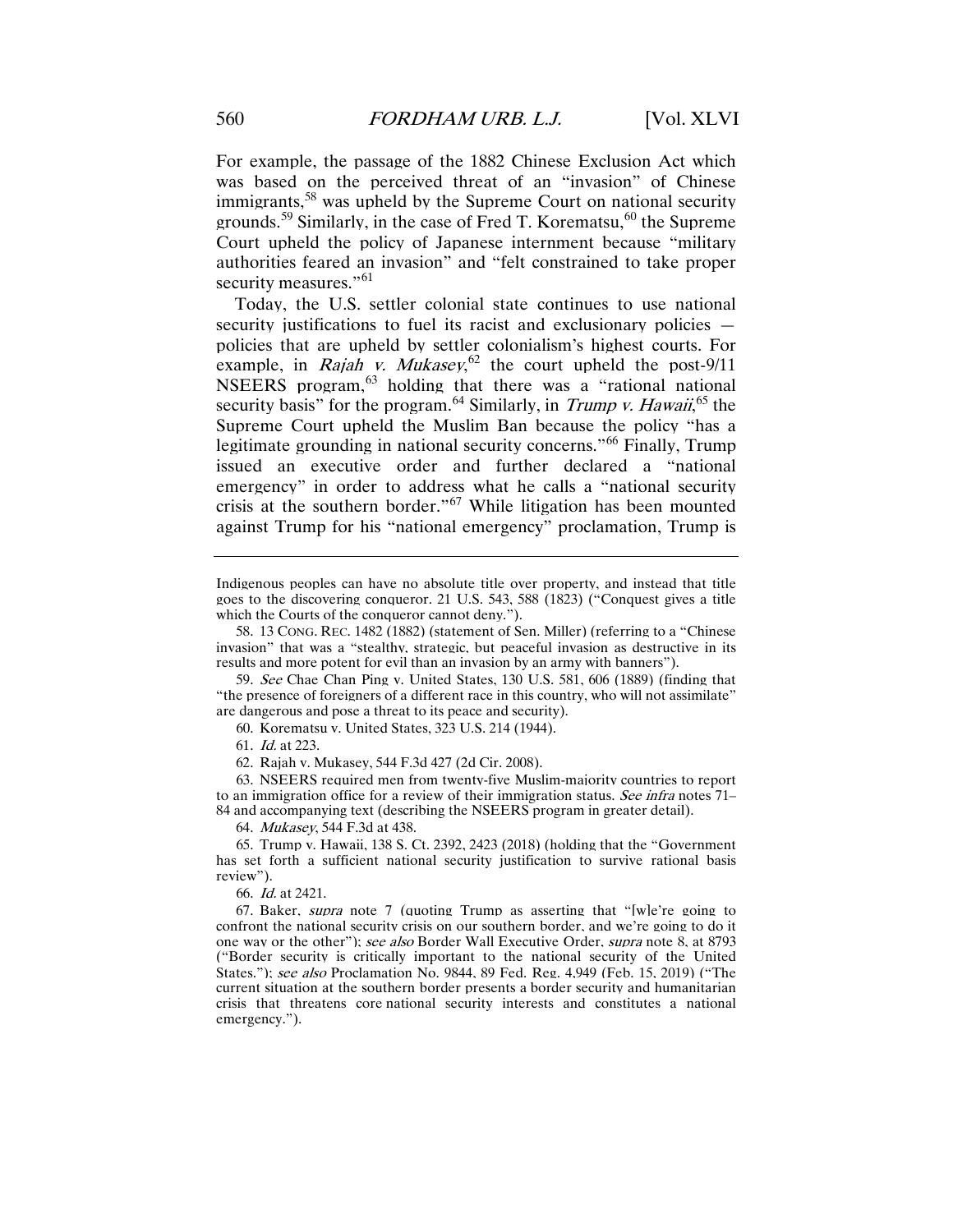likely to prevail at the Supreme Court using a national security justification.<sup>[68](#page-14-0)</sup>

In short, settler colonialism relies on its systems of laws and policies to support the ongoing violence of Indigenous elimination and subordination of racialized outsiders. The U.S. immigration legal system, specifically, is an engine of settler colonialism that is given the military and economic power to control invaded and expropriated Indigenous lands by continuously engaging in the criminalization, removal, and exclusion of racialized outsiders.

# II. CONTEMPORARY IMMIGRATION LAWS THROUGH A SETTLER COLONIALISM LENS

This Part of the Article provides a settler colonialism-framed analysis of three contemporary U.S. immigration laws and policies by underscoring their role in upholding the foundational processes of the settler colonialism. These analyses expose the U.S. immigration system's role in carrying out the ongoing processes of Indigenous elimination and subordination of racialized outsiders.

# A. NSEERS

NSEERS[69](#page-14-1) was created in the immediate aftermath of 9/11 as part of a counterterrorism program designed to respond to potential national security threats.<sup>70</sup> NSEERS required men from twenty-five

<span id="page-14-0"></span><sup>68.</sup> Aziz Huq, Has the Supreme Court Already Decided the Wall Case?, POLITICO (Feb. 19, 2019), https://www.politico.com/magazine/story/2019/02/19/trumpnational-emergency-border-wall-225164 [https://perma.cc/7GAQ-NEPJ] ("[T]he Supreme Court's [Muslim Ban] opinion from last year can be applied point for point to the statutory and constitutional arguments against the wall emergency proclamation. The expected result is that the president prevails.").

<span id="page-14-1"></span><sup>69.</sup> See Press Release, U.S. Dep't of Justice, Attorney General Ashcroft Announces Implementation of the First Phase of the National Security Entry-Exit Registration System (Aug. 12, 2002). Registration System (Aug. 12, https://www.justice.gov/archive/opa/pr/2002/August/02\_ag\_466.htm [https://perma.cc/K6FK-TPNN].

<span id="page-14-2"></span><sup>70.</sup> See Attorney General Prepared Remarks on NSEERS (June 2, 2002), https://www.justice.gov/archive/ag/speeches/2002/060502agpreparedremarks.htm [https://perma.cc/Z94D-PMXP] (quoting Attorney General Ashcroft as remarking that, "[NSEERS] will expand substantially Americs scrutiny of those foreign visitors who may pose a national security concern and enter our country. And it will provide a vital line of defense in the war against terrorism."); see also PENN STATE LAW IMMIGRANTS' RIGHTS CLINIC AND RIGHTS WORKING GROUP, THE NSEERS EFFECT: A DECADE OF RACIAL PROFILING, FEAR, AND SECRECY (2012). OF RACIAL PROFILING, FEAR, AND SECRECY (2012), https://elibrary.law.psu.edu/cgi/viewcontent.cgi?article=1005&context=irc\_pubs [https://perma.cc/5Q7L-H49U] [hereinafter NSEERS EFFECT].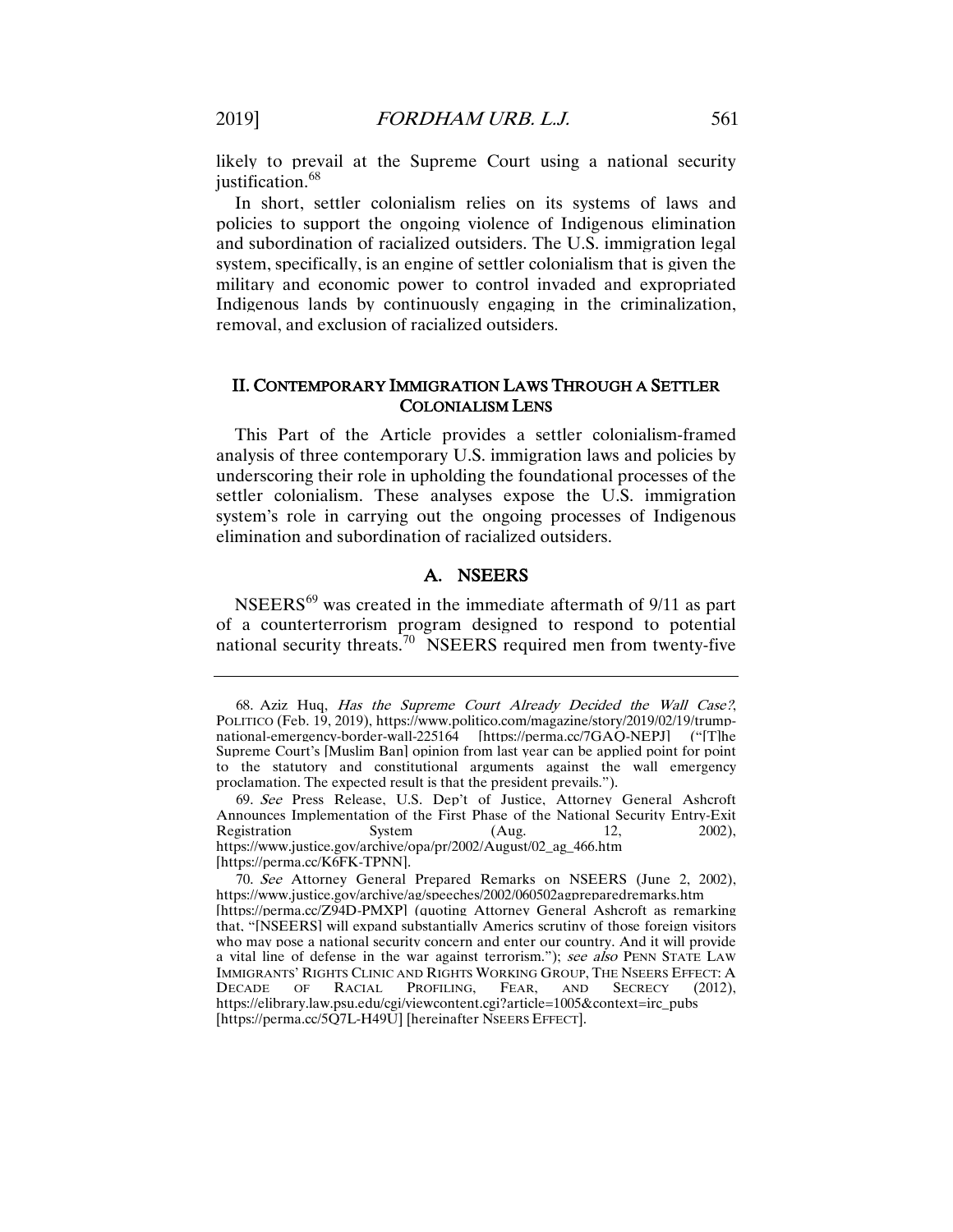Muslim-majority countries to register at immigration offices for fingerprinting, photographs, invasive interrogations, and review of their immigration status.<sup>[71](#page-15-0)</sup> The government derived statutory authority to implement NSEERS through Section 110 of the U.S. Illegal Immigration Reform and Immigrant Responsibility Act (IIRAIRA) of 1996, Section 414 of the USA PATRIOT Act, and Section 263 of the Immigration and Nationality Act  $(INA)$ .<sup>[72](#page-15-1)</sup> Failure to comply with NSEERS could result in the initiation of criminal proceedings and potential imprisonment.<sup>[73](#page-15-2)</sup>

NSEERS represents a discriminatory profiling policy that allowed the U.S. immigration system to systematically target Muslim men based on the false assumption that Muslims have a greater propensity for committing terrorism-related crimes.<sup>[74](#page-15-3)</sup> The program had drastic social and economic consequences on Muslim families, not only tearing families apart, but also leaving many families homeless without their primary source of income.<sup>[75](#page-15-4)</sup> NSEERS offers a poignant example of an immigration policy created under a national security justification that was never tested and was ultimately found to be flawed.<sup>[76](#page-15-5)</sup> While the program did not result in a single known terrorism-related conviction, it did result in the deportation of nearly 14,000 Muslim men.[77](#page-15-6) For over a decade, numerous advocacy organizations, politicians, and bar associations spoke out against

<span id="page-15-0"></span><sup>71.</sup> See generally Attorney General Ashcroft Announces Implementation, supra note 69. See also 8 C.F.R. 264.1; 67 FR 52,584 (Aug. 12, 2002) (to be codified at 8 C.F.R. pts. 214 & 264); NSEERS EFFECT, supra note 70, at 4 (highlighting the requirements of the National Security Entry—Exit Registration System ("NSEERS") and requiring certain nationals or citizens of Afghanistan, Algeria, Bahrain, Eritrea, Iran, Iraq, Lebanon, Libya, Morocco, North Korea, Oman, Pakistan, Qatar, Saudi Arabia, Somalia, Sudan, Syria, Tunisia, United Arab Emirates, Yemen, Bangladesh, Egypt, Indonesia, Jordan, and Kuwait to appear at an Immigration and Naturalization Service office to register under NSEERS and provide additional information ); 8 C.F.R.  $\S 264.1(b)$ , (g). The following NSEERS notices were also issued in the Federal Register: 67 Fed. Reg. 67,766-01 (Nov. 6, 2002); 67 Fed. Reg. 70,526 (Nov. 22, 2002); 67 Fed. Reg. 77,64201 (Dec. 18, 2002); 68 Fed. Reg. 2,363-03 (Feb. 24, 2003).

<sup>72.</sup> NSEERS EFFECT, *supra* note 70, at 14.

<sup>73.</sup> Id. at 16.

<sup>74.</sup> Id. at 4.

<sup>75.</sup> Id. at 24.

<span id="page-15-5"></span><span id="page-15-4"></span><span id="page-15-3"></span><span id="page-15-2"></span><span id="page-15-1"></span><sup>76.</sup> Shoba Sivaprasad Wadhia, National Security, Immigration, and the Muslim Bans, 75 WASH. & LEE L. REV. 1475, 1477 (2018) [hereinafter Wadhia, National Security].

<span id="page-15-6"></span><sup>77.</sup> NSEERS EFFECT, supra note 70, at 26 (citing ICE Fact Sheet, which states that, as a result of registering under NSEERS, "13,799 men were placed into removal proceedings and 2,870 were detained").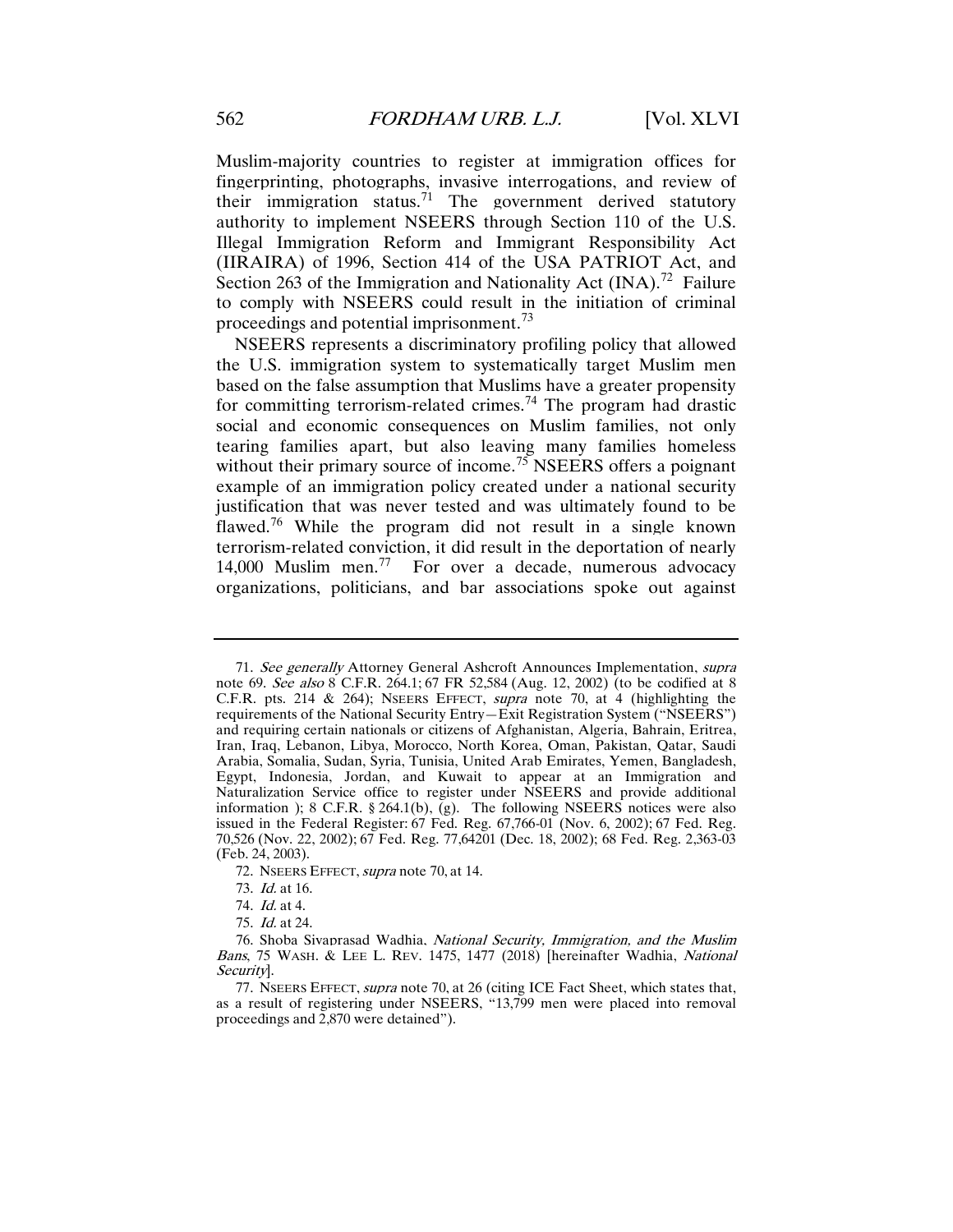NSEERS and called for its termination.<sup>[78](#page-16-0)</sup> However, NSEERS was not officially dismantled until December 22, 2016, just days before Trump took office.<sup>[79](#page-16-1)</sup>

When viewed through a settler colonialism lens, the NSEERS program is an extension of settler-established laws designed to control and protect illegally acquired settler-colonial lands from "unruly" outsiders: Muslim men. Moreover, NSEERS is a reiteration of the registration requirements mandated during the years of the Chinese Exclusion Act which required all Chinese residents to register or else face deportation,<sup>[80](#page-16-2)</sup> and the enforced registration requirements forced upon Iranian students in the United States during the "Iranian Hostage Crisis."[81](#page-16-3) NSEERS also reincarnates the discriminatory and humiliating system of roundup and detention used to support Japanese internment.<sup>[82](#page-16-4)</sup> NSEERS supports U.S. settler colonialism's

78. Id. at 4.

<span id="page-16-1"></span><span id="page-16-0"></span>79. See Shoba Sivaprasad Wadhia, Understanding the Final Rule Endings NSEERS, YALE J. ON REG.: NOTICE & COMMENT (Dec. 23, 2016), http://yalejreg.com/nc/understanding-the-final-rule-ending-nseers-by-shobasivaprasad-wadhia/ [https://perma.cc/Z6T6-NDT7]; Shoba Sivaprasad Wadhia, On<br>this Day: The End of NSEERS, MEDIUM NEWS (Dec. 22, 2016),  $\overline{End}$  of NSEERS, MEDIUM NEWS (Dec. 22, https://medium.com/@shobawadhia/on-this-day-the-end-of-nseers-2959935eec66 [https://perma.cc/5BP6-3RXL] [hereinafter Wadhia, *On this Day*]; see also J. David Goodman & Ron Nixon, *Obama to Dismantle Visitor Registry Before Trump Can Revive It, N.Y.* TIMES (Dec. 22, 2016). TIMES (Dec. 22, 2016), https://www.nytimes.com/2016/12/22/nyregion/obama-to-dismantle-visitor-registrybefore-trump-can-revive-it.html [https://perma.cc/7MKV-3KEY].

<span id="page-16-2"></span>80. See Margaret Hu, Crimmigration-Counterterrorism, 2017 WIS. L. REV. 955, 966–74 (2017) (discussing the registration requirements of the Geary Act which arose as a method to track, inspect, and deport Chinese laborers present in the United States); see also Jorge Encinas, There's a Long, Ignominious Trail of Bans, Registries and Forced Relocation, NAT'L PUB. RADIO (Feb. 2, 2017) [https://perma.cc/G4B9- QFEB] (discussing the Geary Act which extended the provisions of the 1882 Chinese Exclusion Act and added registry as one of the conditions); Hon. Paul Brickner & Megan Hanson, The American Dreamers: Racial Prejudices and Discrimination as Seen Through the History of American Immigration Law, 26 T. JEFFERSON L. REV. 203, 235 (2004) (describing NSEERS as a "flashback to the registration requirements mandated during the years of the Chinese Exclusion Act").

<span id="page-16-3"></span>81. See generally Jimmy Carter, Iranians in the United States White House Statement on a Court Decision Upholding the President's Authority to Investigate Student Visas (Dec. 27, 1979), https://www.presidency.ucsb.edu/documents/iraniansthe-united-states-white-house-statement-court-decision-upholding-the-presidents [https://perma.cc/Q2T2-HL3W] (commending the appeals court ruling upholding the constitutionality of Carter's executive order which required Iranian students to register with an immigration office and provide proof of valid immigration status).

<span id="page-16-4"></span>82. See Ty S. Wahab Twibell, The Road to Internment: Special Registration and Other Human Rights Violations of Arabs and Muslims in the United States, 26 VT. L. REV. 407, 415–17 (2005) (discussing the connections between NSEERS and Japanese internment.): see also Carlos Morales, War Victim Fears Repeat, CHI. TRIB. (Apr. 9, 2003), https://www.chicagotribune.com/news/ct-xpm-2003-04-09-0304090103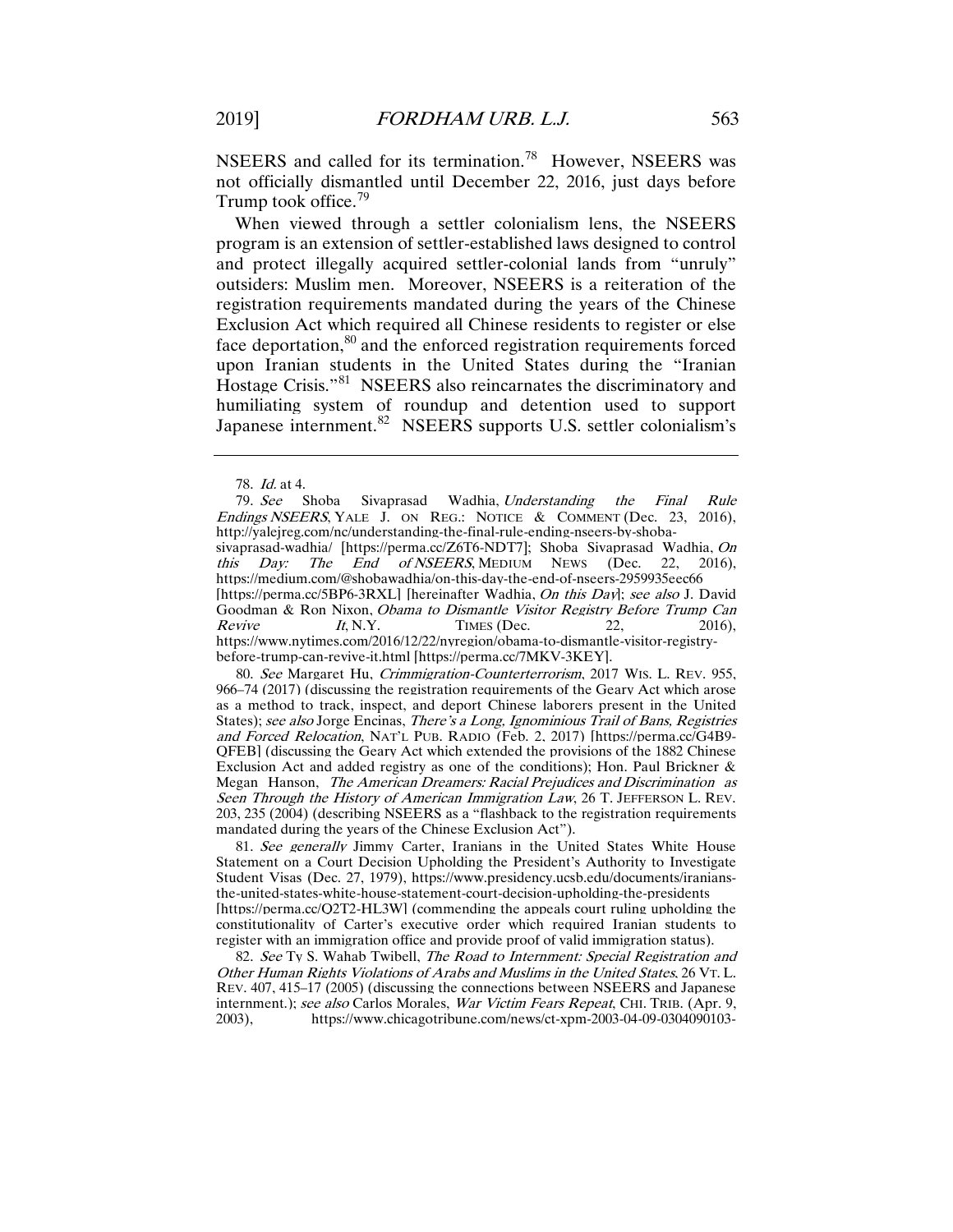foundational mechanism of subordinating racialized outsiders – through criminalization and mass deportation – in order to protect invaded lands from the perceived danger of Muslim men.

# B. Trump's 2017 Muslim Bans<sup>83</sup>

A few weeks after taking office in January 2017 and just one month after NSEERS was formally ended, $84$  Trump issued the first in his series of Muslim Bans which restricted entry of all nationals from seven Muslim-majority countries.<sup>85</sup> The Muslim Bans, like NSEERS, continue the U.S. government's practice of creating discriminatory, racialized, inhumane, and humiliating immigration policies under a dubious national security justification. $86$  The Muslim Bans were decried as immigration policies rooted in hatred, xenophobia, and blatant bigotry. $87$  Each version of the ban was challenged in federal courts around the country,<sup>[88](#page-17-5)</sup> and numerous community leaders,

<span id="page-17-1"></span>84. Though NSEERS was discontinued in 2011, the regulatory structure remained on the books until December 22, 2016, when it was officially dismantled. See Wadhia, On this Day, supra note 79.

<span id="page-17-2"></span>85. See Wadhia, National Security, supra note 76, at 1483–88. Wadhia provides a comprehensive explanation of the three iterations of Trump's Muslim Bans: 1) Exec. Order No. 13,769, 82 Fed. Reg. 8977 (Jan. 27, 2017) (restricting entry to the United States of nationals from Iran, Iraq, Libya, Sudan, Somalia, Yemen and Syria); 2) Exec. Order No. 13,870, 82 Fed. Reg. 13,209 (Mar. 6, 2017) (restricting entry to the United States of nationals from Iran, Libya, Sudan, Somalia, Yemen, and Syria); and 3) Proclamation No. 9645, 82 Fed. Reg. 45,161 (Sept. 24, 2017) (blocking entry to the United States of nationals from Iran, Libya, Chad, North Korea, Syria, Somalia, Venezuela, and Yemen).

<span id="page-17-3"></span>86. See, e.g., Hu, supra note 80, at 995 (noting that like both the Chinese Exclusion Act and the orders related to Japanese internment, the Muslim Ban orders were based on rationales relating to national security).

<span id="page-17-4"></span>87. CAPAC Members on One Year Anniversary of Trump's Muslim and Refugee Travel Ban, CONG. ASIAN PAC. AM. CAUCUS (Jan. 26, 2018), https://capacchu.house.gov/press-release/capac-members-one-year-anniversary-

trump%E2%80%99s-muslim-and-refugee-travel-ban [https://perma.cc/5VF4-27TL] (quoting Congresswoman Judy Chu, Chair of the Congressional Asian Pacific American Caucus).

<span id="page-17-5"></span>88. Wadhia, *Is Immigration Law National Security Law?*, *supra* note 56, at 1488 (noting that legal challenges to the Muslim Bans came from a variety of litigants that

story.html [https://perma.cc/XRH8-ADT] (quoting Fred Korematsu as remarking "[t]here are Arab-Americans today who are going through what Japanese Americans experienced years ago, and we can't let that happen again").

<span id="page-17-0"></span><sup>83.</sup> For support of my use of the term "Muslim Ban," see Wadhia, National Security, supra note 76, at 1483 (utilizing the term "Muslim bans" because the restrictions imposed in all three versions of the Muslim Bans directly impact or block the admission of nationals from countries with majority Muslim populations or refugees).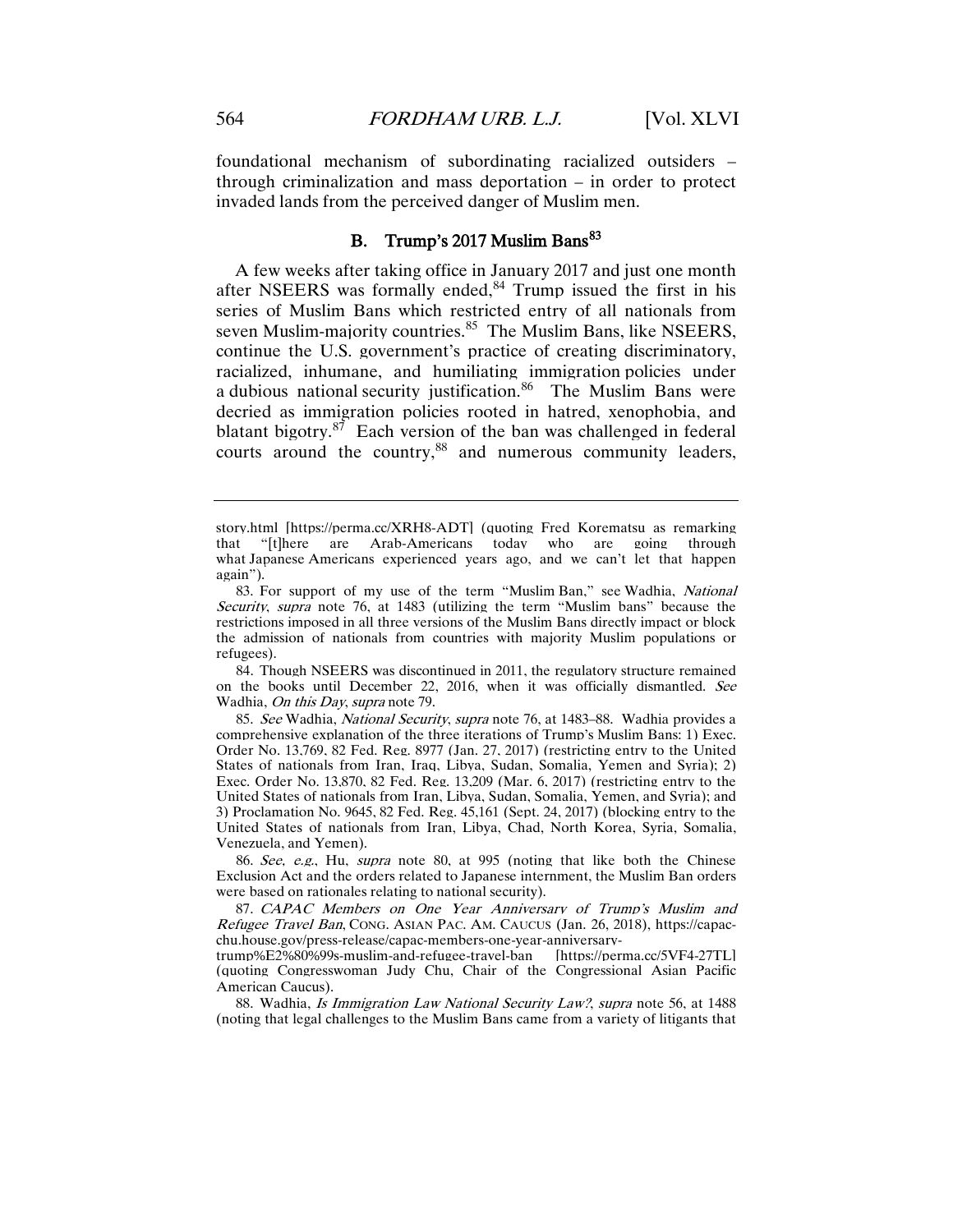college and university presidents, and media outlets spoke out vehemently against the bans.<sup>[89](#page-18-0)</sup>

When viewed through a settler colonialism lens, the Muslim Bans are recurring versions of settler-established laws designed to control and protect illegally acquired settler-colonial lands from "unruly" outsiders: Muslims. Moreover, the Muslim Bans perpetuate the subordination of racialized outsiders that was accomplished by the Chinese Exclusion  $Act<sub>2</sub><sup>90</sup>$  $Act<sub>2</sub><sup>90</sup>$  $Act<sub>2</sub><sup>90</sup>$  and the policy of Japanese internment.<sup>[91](#page-18-2)</sup> Furthermore, Trump's 2017 Muslim Bans are an extension of the perhaps less-familiar 1522 Muslim Ban against Muslim slaves:

The transatlantic African slave trade brought the first Muslims to the Americas.<sup>[92](#page-18-3)</sup> The first recorded slave revolt occurred in 1522 and was led by Muslim slaves.<sup>93</sup> As a result, Spanish and English settlers feared that enslaved Africans would be more susceptible to revolt if

<span id="page-18-2"></span>91. See, e.g., Trump v. Hawaii, 138 S. Ct. 2392, 2448 (2018) (Sotomayor, J., dissenting) ("By blindly accepting the Government's misguided invitation to sanction a discriminatory policy motivated by animosity toward a disfavored group, all in the name of a superficial claim of national security, the Court redeploys the same dangerous logic underlying *Korematsu* and merely replaces one 'gravely wrong' decision with another."); see also Brief for Karen Korematsu et al. as Amici Curiae Supporting Respondents, Trump v. Hawaii, 138 S. Ct. 2392 (2018) (No. 17-965), 2018 WL 1586445.

<span id="page-18-3"></span>92. See Khaled A. Beydoun, Antebellum Islam, 58 HOWARD L.J. 141, 150 (2014) (noting that America's first Muslims were slaves who were "violently poached" and, held captive on slave ships set for the New World before there was a United States of America"); Hishaam D. Aidi & Manning Marable, *Introduction: The Early Muslim* Presence and its Significance, to BLACK ROUTES TO ISLAM 1, 1 (Manning Marable & Hishaam D. Aidi eds., 2009) ("A little known fact that continues to inspire incredulity is that America's first Muslims arrived chained in the hulls of slave ships."); see also TIMOTHY MARR, THE CULTURAL ROOTS OF AMERICAN ISLAMICISM 135 (2005) ("[T]he only Muslims inside the United States were subjugated African slaves.").

<span id="page-18-4"></span>93. See SYLVIANE A. DIOUF, SERVANTS OF ALLAH: AFRICAN MUSLIMS ENSLAVED IN THE AMERICAS 145 (2013) (describing the "[f]irst slave revolt [in the history of] the Americas" in 1522 led by Wolof and Fulani Muslims); see also LESLIE K. BEST, THE AFRO-LATINO: A HISTORICAL JOURNEY 11 (2010).

included mosques, individual family members, states, and refugee resettlement organizations).

<sup>89.</sup> Id. at 1502.

<span id="page-18-1"></span><span id="page-18-0"></span><sup>90.</sup> See generally Michael Kagan, Is the Chinese Exclusion Case Still Good Law? (The President Is Trying to Find Out),  $1$  Nev. L.J. F. 80, 84 (2017) ("If ever a case existed to breathe new life into the Chinese Exclusion Case, it is the sprawling litigation over Trump's executive orders."); see also Garrett Epps, The Ghost of Chae Chin Ping, ATLANTIC (Jan. 20, 2018), Chae Chin Ping, ATLANTIC (Jan. 20, 2018), https://www.theatlantic.com/politics/archive/2018/01/ghost-hauntingimmigration/551015/ [https://perma.cc/Y6DL-V3PU].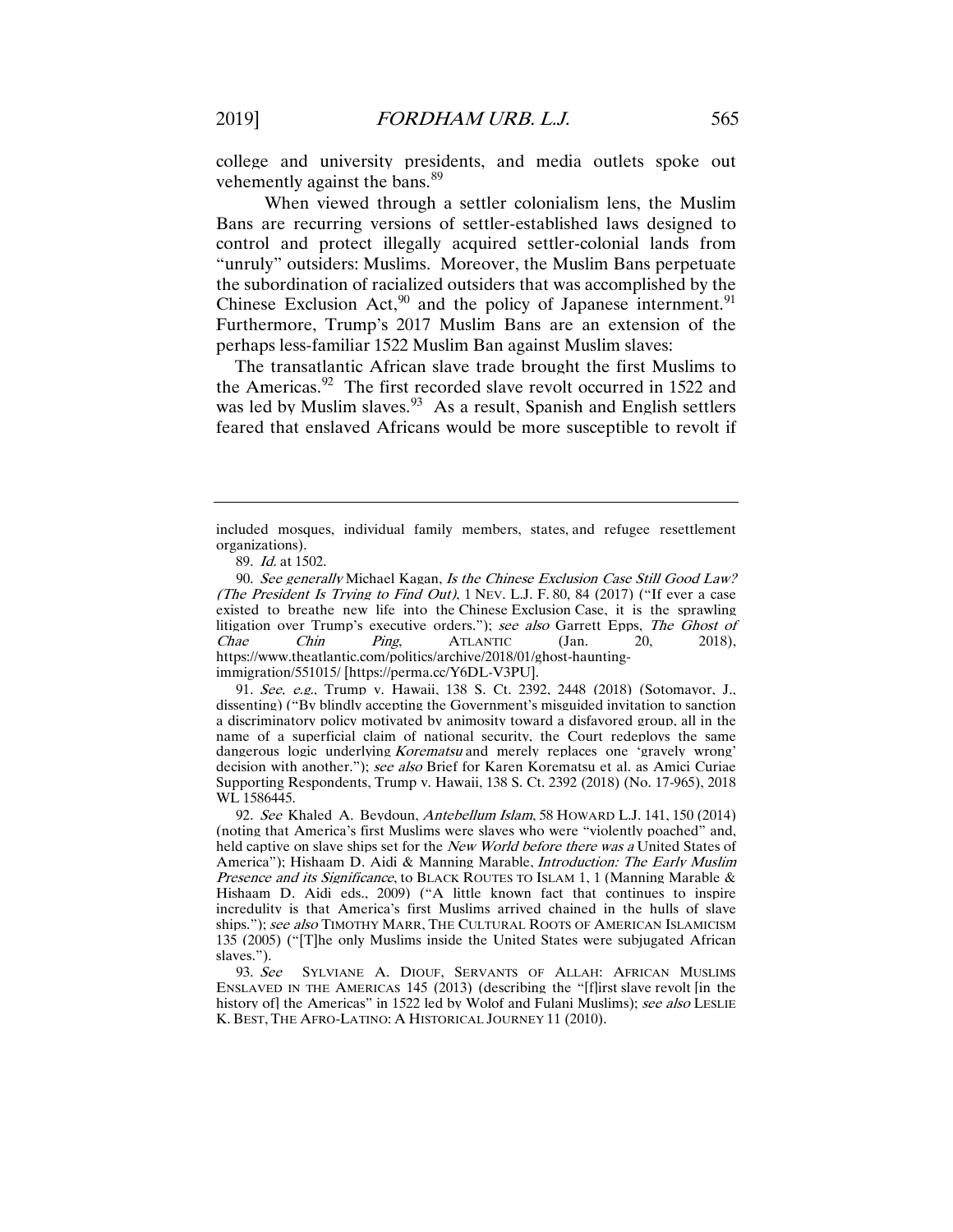they were Muslim,<sup>[94](#page-19-0)</sup> and further feared that they might entice Indigenous slaves to revolt as well.<sup>95</sup> Thus, a "Muslim Ban" was erected to exclude "slaves suspected of Islamic leanings,"<sup>[96](#page-19-2)</sup> which was followed by the issuance of three subsequent decrees banning the importation of Muslim slaves. $97$ 

Trump's Muslim Bans – like the Muslim Bans of the mid-1500s – support U.S. settler colonialism's foundational mechanism of subordinating racialized outsiders through dehumanization, criminalization, and exclusion, in order to protect invaded lands from the perceived danger of Muslims.

# C. Trump's Immigrant Family Separation Policy

On April 23, 2018, the Trump administration officially enacted an immigrant "family separation policy" intended to drastically reduce the number of U.S. border crossings. <sup>98</sup> The policy required the criminal prosecution of all immigrant parents with children – including those seeking asylum – for crossing the border anywhere other than at a designated port of entry.<sup>99</sup> Because such criminal prosecution requires the removal of children from their parents' custody, the policy resulted in thousands of families being separated into different detention centers.<sup>100</sup> The separate detention of babies

<span id="page-19-3"></span>97. Ali, supra note 94 (noting that subsequent decrees banning Muslim slaves were issued in 1531, 1543, and 1550).

<span id="page-19-0"></span><sup>94.</sup> See Naeem Ali, Muslim Revolts in the Americas, FORGOTTEN ISLAMIC HISTORY (Feb. 13, 2014), http://www.forgottenislamichistory.com/2014/02/theafrican-muslim-slave-revolts-trans.html [https://perma.cc/DK6E-DTYN].

<sup>95.</sup> Id.

<span id="page-19-2"></span><span id="page-19-1"></span><sup>96.</sup> Andrew Lawler, *Muslims Were Banned from the Americas as Early as the 16th* Century. SMITHSONIAN MAG. (2017). Century, SMITHSONIAN MAG. (2017), https://www.smithsonianmag.com/history/muslims-were-banned-americas-early-16thcentury-180962059/ [https://perma.cc/54SP-VR7S]; see also TOBY GREEN, INQUISITION: THE REIGN OF FEAR 186–91 (2007) (discussing the effect of "the decree" that banned Muslim slaves); see also Ali, supra note 94 ("In 1526, after the first slave revolt, the Spanish crown issued the first cedula (royal decree) outlawing the importation of African Muslims.").

<span id="page-19-4"></span><sup>98.</sup> See U.S. DEP'T OF HOMELAND SECURITY, MEMORANDUM ON INCREASING PROSECUTIONS OF IMMIGRATION VIOLATIONS (Apr. 23, 2018), https://www.documentcloud.org/documents/4936568-FOIA-9-23-Family-Separation-Memo.html [https://perma.cc/HS69-KY2D].

<span id="page-19-5"></span><sup>99.</sup> See id. The DHS policy stated that all adults crossing the border without authorization should be referred for prosecution "including those presenting with a family unit." Id.

<span id="page-19-6"></span><sup>100.</sup> See Brian Naylor, *DHS: Nearly 2,000 Children Separated from Adults at* Border in 6 Weeks, NAT'L PUB. RADIO (June 16, Border in 6 Weeks, NAT'L PUB. RADIO (June 16, 2018), https://www.npr.org/2018/06/16/620451012/dhs-nearly-2-000-childrenseparated-from-adults-at-border-in-six-weeks [https://perma.cc/H2RG-FNFZ]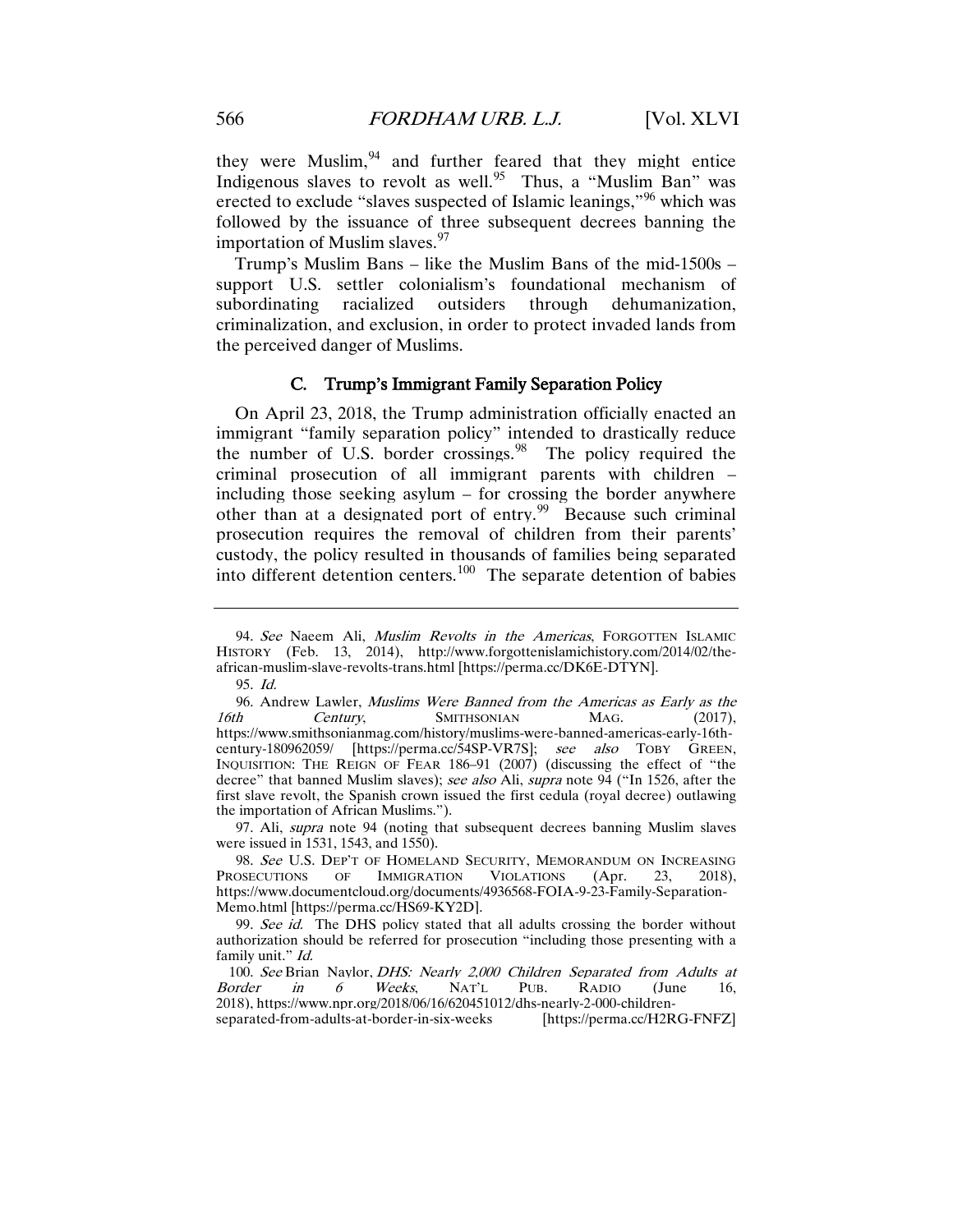and infants under the age of three resulted in devastating psychological trauma.<sup>101</sup> The policy instigated a fervent explosion of legal challenges<sup>102</sup> as well as domestic and international as well as domestic and international condemnation. $103$ 

When viewed through a settler colonialism lens, Trump's family separation policy echoes the process of Indigenous elimination in which Indigenous children were forcibly separated from their families and sent to government-funded residential schools. The U.S. residential boarding school program not only subjected Indigenous children to harsh and often abusive conditions, but also prevented normal family bonding and deprived Indigenous children of parental contact – resulting in the destabilization of Indigenous families and devastating intergenerational impacts.<sup>[104](#page-20-3)</sup>

<span id="page-20-1"></span>102. See, e.g., Matt Zapotosky, 17 States and D.C. Sue Over Trump's Family paration Policy, WASH. POST (June 26, 2018), Separation Policy, WASH. POST (June 26, 2018), https://www.washingtonpost.com/world/national-security/17-states-and-dc-sue-overtrumps-family-separation-policy/2018/06/26/b32d2a6c-7975-11e8-80be-

6d32e182a3bc\_story.html?utm\_term=.fd898eb048ee [https://perma.cc/NSJ6-JTDH]; 7-Year-Old Daughter Separated from Mother for Nearly Four Months, ACLU NEWS (Feb. 26, 2018), https://www.aclu.org/news/aclu-challenges-trump-administration-<br>practice-forcibly-separating-asylum-seeking-parents-and [https://perma.cc/J7VRpractice-forcibly-separating-asylum-seeking-parents-and C5WT] (describing the ACLU lawsuit against Trump's family separation policy filed in federal district court in San Diego).

<span id="page-20-2"></span>103. See Alex Ward, How the World Is Reacting to Trump's Family Separation Policy, VOX (June 20, 2018), https://www.vox.com/world/2018/6/20/17483738/trump-<br>family-separation-border-trudeau-may-reaction [https://perma.cc/U758-35LS] family-separation-border-trudeau-may-reaction (documenting international condemnation of the policy from the United Kingdom, Canada, the United Nations, and the Pope).

<span id="page-20-3"></span>104. See Rebecca Tsosie, Indigenous Women and International Human Rights Law: The Challenges of Colonialism, Cultural Survival, and Self-Determination, 15 UCLA J. INT'L L. & FOREIGN AFF. 187, 206–07 (2010) (noting the intergenerational devastating impact of U.S. government-funded boarding schools which destabilized Indigenous families); see also supra notes 31–39 and accompanying text (discussing

<sup>(</sup>noting that the U.S. Department of Homeland Security reported the separation of 1,995 minors from April 19 to the end of May 2018); see also Family Separation: By the Numbers, ACLU, https://www.aclu.org/issues/immigrants-rights/immigrantsrights-and-detention/family-separation [https://perma.cc/LPB9-9FJZ] (noting that as of October 15, 2018, 2,654 children were initially determined to have been separated from their parents).

<span id="page-20-0"></span><sup>101.</sup> See Garance Burke & Martha Mendoza, At Least 3 "Tender Age" Shelters Set Up for Child Migrants, AP News (June 20, 2018), https://apnews.com/dc0c9a5134d14862ba7c7ad9a811160e [https://perma.cc/A8WY-N69A] (describing the separate detention of infants as a result of Trump's family separation policy); Alan Gomez, Democrats Grill Trump Administration Officials Over Family Separation Policy on the Border, AP NEWS (Feb. 7, 2019), https://apnews.com/dc0c9a5134d14862ba7c7ad9a811160e [https://perma.cc/SQE9- D4KV] ("Separating children from their parents poses significant risks of traumatic psychological injury to the child. The consequences of separation for many children will be lifelong.").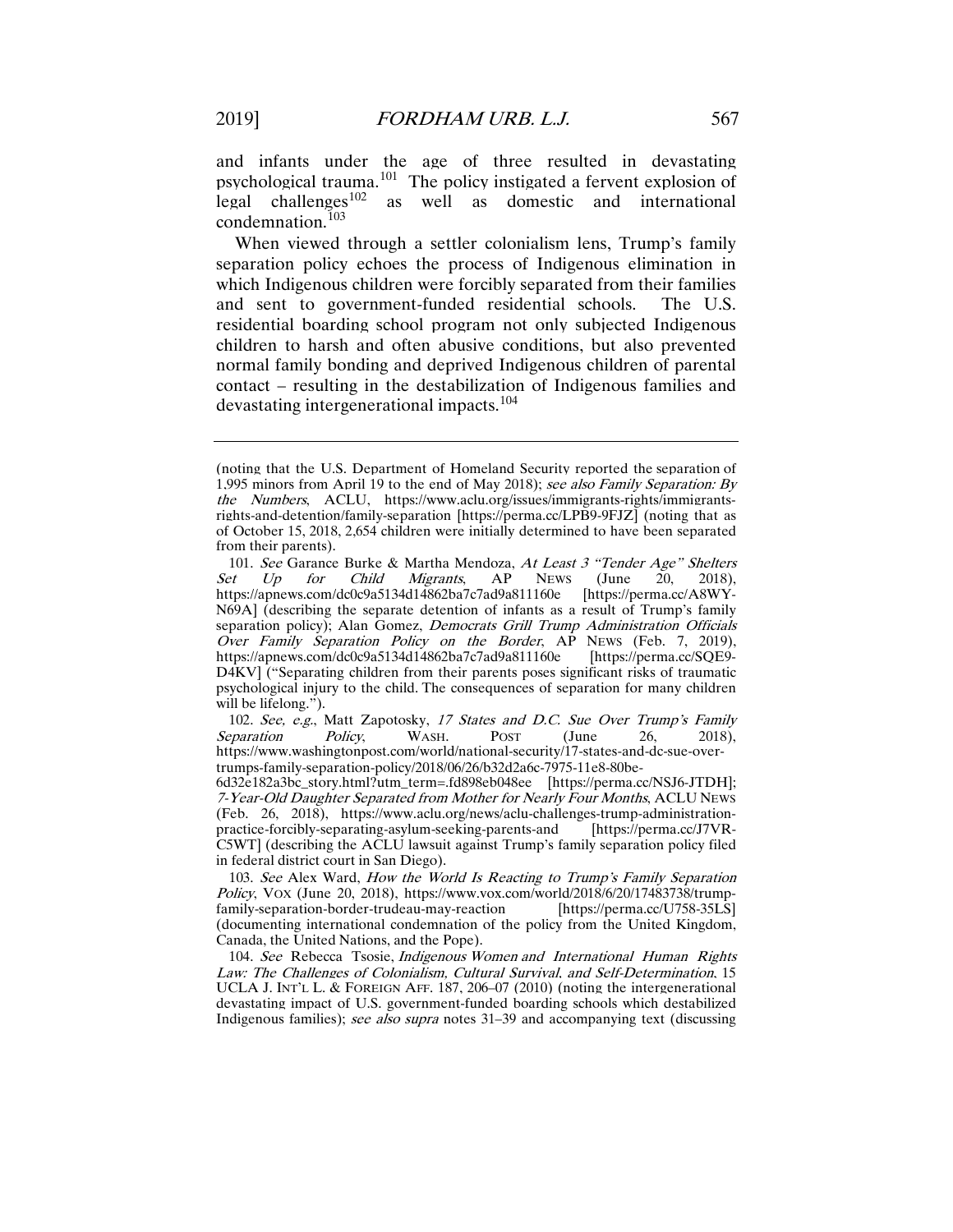Moreover, Trump's family separation policy mirrors the forced separation of families that was part of the African slave trade.<sup>[105](#page-21-0)</sup> The system of chattel slavery included the constant threat and actual separation of children from their families.<sup>106</sup> Trump's family separation policy is a continuation of policies repeatedly used by the settler colonial state to exert absolute control over all aspects of the lives of the colonized.<sup>107</sup> Trump's family separation policy exposes the persistence of the processes of settler colonialism such as elimination through family separation. Although Trump was forced to "reverse" his policy on June 20, 2018,  $^{108}$  $^{108}$  $^{108}$  several immigrant families have yet to be reunited and the practice of immigrant family separation continues today. $109$ 

Acknowledging the settler colonial roots of contemporary immigration laws such as NSEERS, the Muslim Bans, and Trump's family separation policy provides a broader frame for understanding how the law maintains structural dynamics of racism and perpetuates subordination.<sup>[110](#page-21-5)</sup> This broadened frame helps explain why legal challenges to both NSEERS and the Muslim Bans on statutory and constitutional grounds have proven unsuccessful.<sup>[111](#page-21-6)</sup> As a result,

<span id="page-21-3"></span>108. See generally Exec. Order No. 13,841, 83 Fed. Reg. 29,435 (June 20, 2018), https://www.whitehouse.gov/presidential-actions/affording-congress-opportunityaddress-family-separation/ [https://perma.cc/YW4V-JD4Y].

the forced removal of Indigenous children from their parents through governmentfunded residential boarding schools in the United States).

<span id="page-21-0"></span><sup>105.</sup> See STEVEN MINT, HUCK'S RAFT: A HISTORY OF AMERICAN CHILDHOOD 95– 98 (2004) (discussing instances of permanent family separation as a result of slavery in the United States).

<span id="page-21-1"></span><sup>106.</sup> See Joyce E. McConnell, Beyond Metaphor: Battered Women, Involuntary Servitude and the Thirteenth Amendment, 4 YALE J.L. & FEMINISM 207, 220 (1992) (noting that the sale of slaves away from their families was often used as punishment, and that upon the death of a slaveholder, children of slaves were distributed among the heirs of the master).

<span id="page-21-2"></span><sup>107.</sup> See, e.g., id. at 219 ("Thus, the system of American slavery is best understood as the absolute control by white slaveholders over all aspects of the lives of their slaves.").

<span id="page-21-4"></span><sup>109.</sup> See Gomez, supra note 101 (noting that "several government officials testified that the family separation practice continues, and that the administration has made it difficult to understand why).

<span id="page-21-5"></span><sup>110.</sup> See, e.g., Amna Akbar, Toward <sup>a</sup> Radical Imagination of Law, 93 N.Y.U. L. REV. 405, 405 (2018) (demonstrating that analyzing laws within the larger historical arc of settler colonialism facilitates a "broader frame for understanding how law, the market, and the state co-produce intersectional structural inequality").

<span id="page-21-6"></span><sup>111.</sup> For NSEERS litigation, see Rajah v. Mukasey, 544 F.3d 427, 435 (2d Cir. 2008) (upholding NSEERS based on numerous sections of the INA and finding no equal protection violations); Malik v. Gonzales, 213 F. App'x 173 (4th Cir. 2007) (finding that NSEERS raised no equal protection or due process violations); Zerrei v.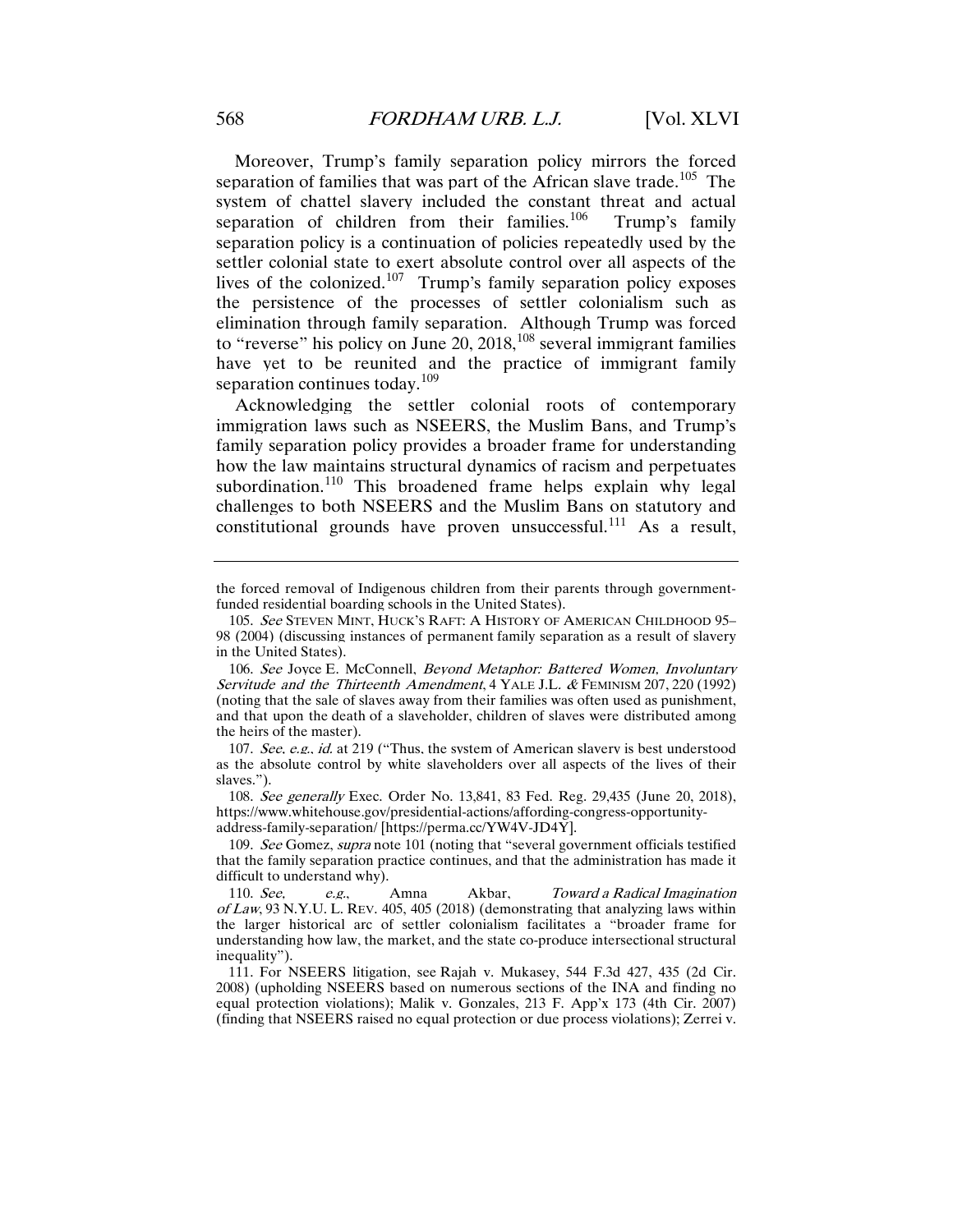recognizing U.S. immigration laws as constructs of settler colonialism reveals the need for transformative solutions and strategies of resistance that reject these constructs. The next Part of this Article presents examples of solidarity movements between Indigenous and immigrant communities and acts of resistance that engender such transformative solutions and strategies.

# III. INDIGENOUS/IMMIGRANT SOLIDARITY AND RESISTANCE

A settler colonialism framework requires acknowledging the enduring violence of settler colonial conquest – the violence of elimination, subordination, racialization, criminalization, and exploitation. It is all the more crucial to emphasize anti-colonial resistance and the voices of resilience, protest, and rebellion that come from the margins. [112](#page-22-0) This Part of the Article highlights examples of Indigenous and immigrant solidarity movements and acts of resistance in the settler colonial societies of Australia, Canada, and the United States. These collective acts of resistance can inspire transformative visions and solutions that defy the boundaries of the immigration legal system – such as freedom of movement, building solidarity, providing sanctuary, and affirming Indigenous sovereignty, self-determination, and decolonization.<sup>[113](#page-22-1)</sup>

# A. Aboriginal Passport Ceremony Movement (Australia)

The Australian Aboriginal Passport Ceremony movement brings together and forges alliances between immigrant and Indigenous

Gonzales, 471 F.3d 342, 347–48 (2d Cir. 2006) (rejecting argument that NSEERS raises due process violations); Zafar v. U.S. Att'y Gen., 461 F.3d 1357, 1367 (11th Cir. 2006) (finding that NSEERS raised no equal protection or due process violations); Sewani v. Gonzales, 162 F. App'x 285, 286–87 (5th Cir. 2006) (finding that NSEERS raised no equal protection or due process violations); Shaybob v. U.S. Att'y Gen., 189 F. App'x 127, 130 (3d Cir. 2006); Ali v. Gonzalez, 440 F.3d 678, 681 n.4 (5th Cir. 2006) (finding that NSEERS raised no equal protection or due process violations). For a comprehensive database detailing the overwhelming amount of litigation related to the Muslim Bans, including Trump v. Hawaii, see Litigation Documents  $\&$  Resources Related to Trump Executive Order on Immigration, LAWFARE (last updated Dec. 23, 2018), https://www.lawfareblog.com/litigation-documents-resources-relatedtravel-ban [https://perma.cc/M9ER-BQVH].

<span id="page-22-0"></span><sup>112.</sup> See, e.g., HIXSON, supra note 24, at 13 (discussing the need for scholars to avoid writing narratives in which Indigenous peoples function purely as victims of the man's white aggression and to instead incorporate Indigenous agency and anticolonial resistance into a broader narrative).

<span id="page-22-1"></span><sup>113.</sup> Akbar, supra note 110, at 479 (2018) (arguing that by studying the critiques offered by radical social movements, law scholarship can be expanded, and a bolder project of transformation forwarded).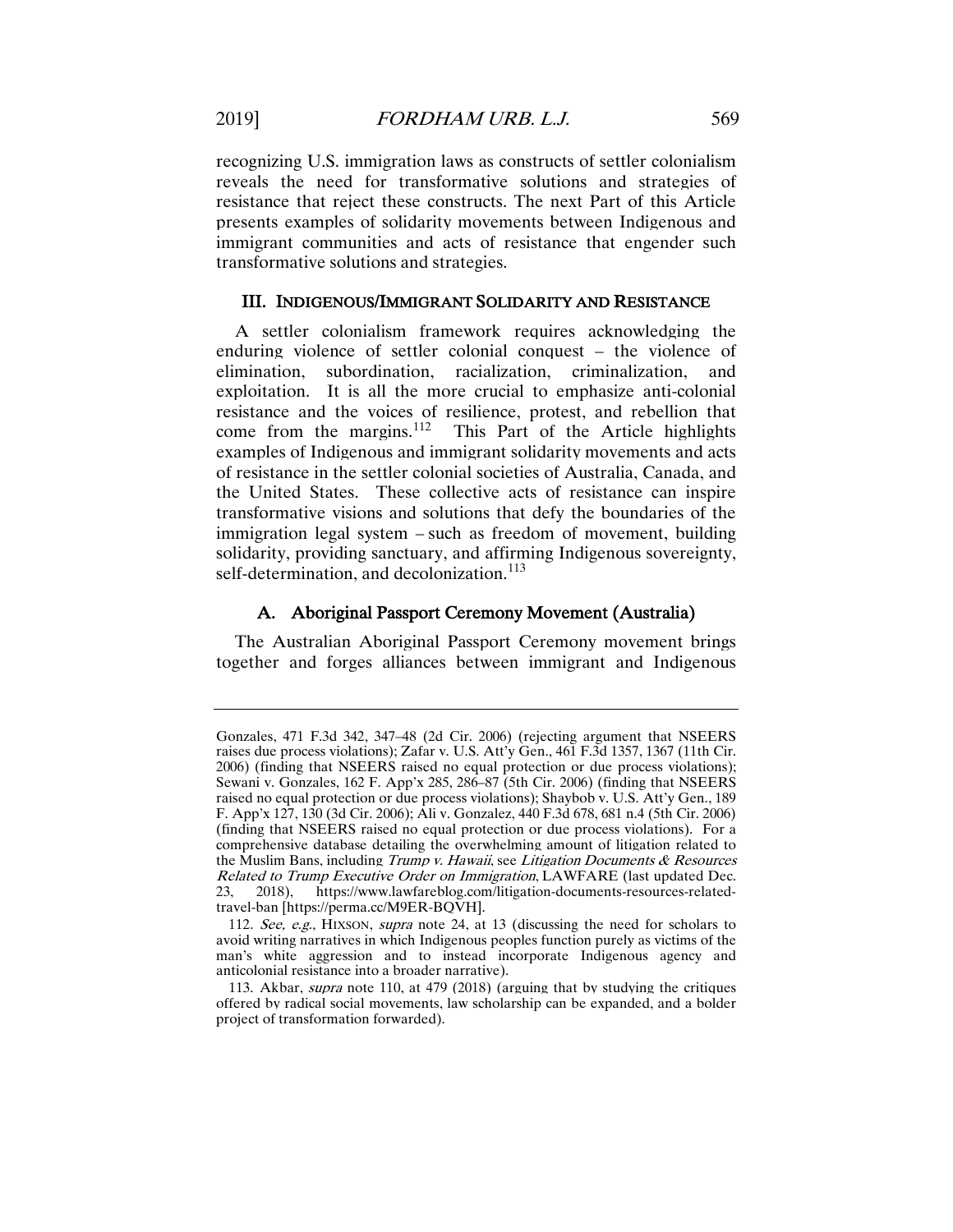rights struggles.[114](#page-23-0) Aboriginal Passports are issued by the selfdeclared Aboriginal Provisional Government (APG), which was founded in 1990 on the principle that Aborigines are a sovereign people.[115](#page-23-1) Even though the Australian government refuses to officially recognize the Aboriginal Passport, Indigenous people have been able to use the Passports to re-enter Australia for nearly thirty years.<sup>116</sup> Moreover, the Aboriginal Passports have been used to enter several other countries, including Libya, Switzerland, and Norway.<sup>[117](#page-23-3)</sup>

The Aboriginal Passport Ceremony movement was initiated in 2012 when President of Australia's Indigenous Social Justice Association, Ray Jackson, tried to issue Aboriginal Passports to two Tamil asylum seekers who had been detained for three years in a Sydney detention center.<sup>118</sup> At a press conference outside the detention center, Jackson called on Australians to send letters and petitions to the Prime Minister to release the detainees.<sup>119</sup> Jackson stated: "We stand alongside our brothers and sisters and they should be immediately be released from the trauma of detention."<sup>[120](#page-23-6)</sup> Jackson was ultimately denied access to the detention center and was unable to issue the detainees Passports, but this act of solidarity and resistance sparked a movement of Indigenous/immigrant solidarity.<sup>[121](#page-23-7)</sup>

120. Id.

<span id="page-23-7"></span><span id="page-23-6"></span><span id="page-23-5"></span>121. More Than 200 Migrants to Receive Aboriginal Passports, AUSTL. GREEN LEFT WEEKLY (Aug. 6, 2012), https://www.greenleft.org.au/content/more-200-

<span id="page-23-0"></span><sup>114.</sup> Aboriginal Passports are issued by the Aboriginal Provisional Government (APG), which was founded in 1990 on the principle that Aborigines are a sovereign people. See Passports, ABORIGINAL PROVISIONAL GOVERNMENT,<br>https://apnews.com/dc0c9a5134d14862ba7c7ad9a811160e [https://perma.cc/6SF7https://apnews.com/dc0c9a5134d14862ba7c7ad9a811160e CZ6G] [hereinafter ABORIGINAL PROVISIONAL GOVERNMENT].

<span id="page-23-1"></span><sup>115.</sup> The APG "enacts" Aboriginal sovereignty through issuing Aboriginal passports and Aboriginal birth certificates. Id.

<span id="page-23-2"></span><sup>116.</sup> Joshua Robertson, Tolerance of Travelers with Aboriginal Passports Amounts to Recognition, Says Activist, GUARDIAN (Apr. 20, 2015, 4:19 PM), https://www.theguardian.com/australia-news/2015/apr/20/tolerance-of-travellers-withaboriginal-passports-amounts-to-recognition-says-activist [https://perma.cc/PH3Y-NGWT] (stating that "[t]he [Australian] Department of Customs and Border Protection does not recognize Aboriginal passports as valid travel documents, but Indigenous people have used them to re-enter Australia for about three decades").

<span id="page-23-3"></span><sup>117.</sup> See ABORIGINAL PROVISIONAL GOVERNMENT, *supra* note 114 (noting that the Aboriginal passport has been used to enter several countries including Libya (1988), Switzerland (1990), Norway (1990), Haudenosaunee Confederacy (2014), and the Solomon Islands (2015)).

<span id="page-23-4"></span><sup>118.</sup> Gerry Georgatos, Aboriginal Passports Issued to Two Asylum Seekers Incarcerated at Villawood, INDYMEDIA AUSTL. (May 14, 2012, 11:35 AM), http://indymedia.org.au/2012/05/14/aboriginal-passports-issued-to-two-asylumseekers-incarcerated-at-villawood.html [https://perma.cc/Y8AD-9FE5].

<sup>119.</sup> Id.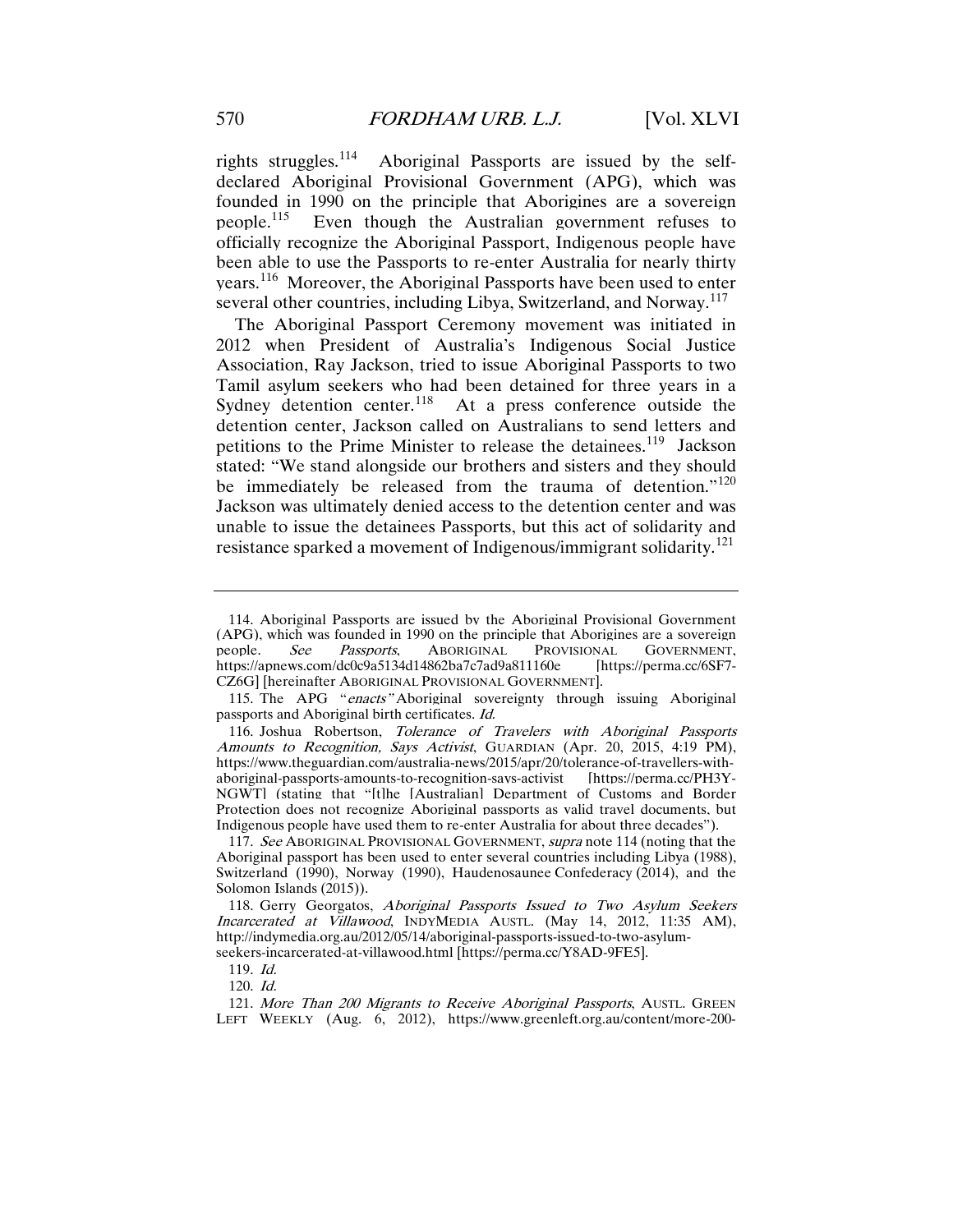After learning about Jackson's attempt to issue Aboriginal Passports to the Tamil asylum seekers, Sydney-based immigrant rights activist Rihab Charida approached Jackson to obtain an Aboriginal Passport as an expression of solidarity with Aboriginal sovereignty.<sup>122</sup> Charida and Jackson developed the idea of the Passport Ceremony and were soon inundated with requests to attend the "Welcome to Aboriginal Land Passport Ceremony," at which over 200 immigrants received Aboriginal Passports after signing a pledge recognizing the sovereignty of Aboriginal and Torres Strait Islander peoples.<sup>123</sup> For Jackson, the Ceremony reinforced Aboriginal sovereignty and self-determination while welcoming immigrants into Aboriginal lands.<sup>124</sup> For Charida, the Ceremony presented a chance for immigrants to protest Australia's legitimacy as the sovereign power of the land.<sup>[125](#page-24-3)</sup>

The Aboriginal Passport Ceremony movement has continued to spread in Australia and builds solidarity between immigrants and Aboriginal Torres Strait Islander peoples. In 2016, at an event in Melbourne entitled Sovereignty and Sanctuary, Aboriginal Passports were presented in solidarity with the plight of refugee arrivals to Australia and were accepted in solidarity with the ongoing struggle for Indigenous self-determination.<sup>[126](#page-24-4)</sup> The Aboriginal Passport Ceremony protests the ongoing structures of settler colonialism in Australia and rejects its systems of laws by asserting Aboriginal sovereignty, building solidarity, and providing sanctuary.

migrants-receive-aboriginal-passports [https://perma.cc/FAE8-KPE2] (noting that the Passport Ceremony movement was inspired by the issuing of the passports to two Tamil asylum seekers detained indefinitely in Sydney and is the beginning of an important alliance between immigrants and Aboriginal and Torres Strait Islander peoples).

<span id="page-24-0"></span><sup>122.</sup> Id. (quoting Charida as remarking, "[W]e are the beneficiaries of a great injustice inflicted on the injustices aimed solely at the Aboriginal and Torres Strait Islander peoples. Having learned the true history of this land and to witness the unabated land theft and violence directed at the Aboriginal and Torres Strait Islander peoples, we feel compelled to do and say something.").

<sup>123.</sup> Id.

<sup>124.</sup> Id.

<sup>125.</sup> Id.

<span id="page-24-4"></span><span id="page-24-3"></span><span id="page-24-2"></span><span id="page-24-1"></span><sup>126.</sup> Press Release, Sovereignty + Sanctuary: A First Nations/Refugee Solidarity Event, RISE (July 13, 2016), http://riserefugee.org/media-release-sovereigntysanctuary-a-first-nations-refugee-solidarity-event-13072016/ [https://perma.cc/L7CC-4XEQ].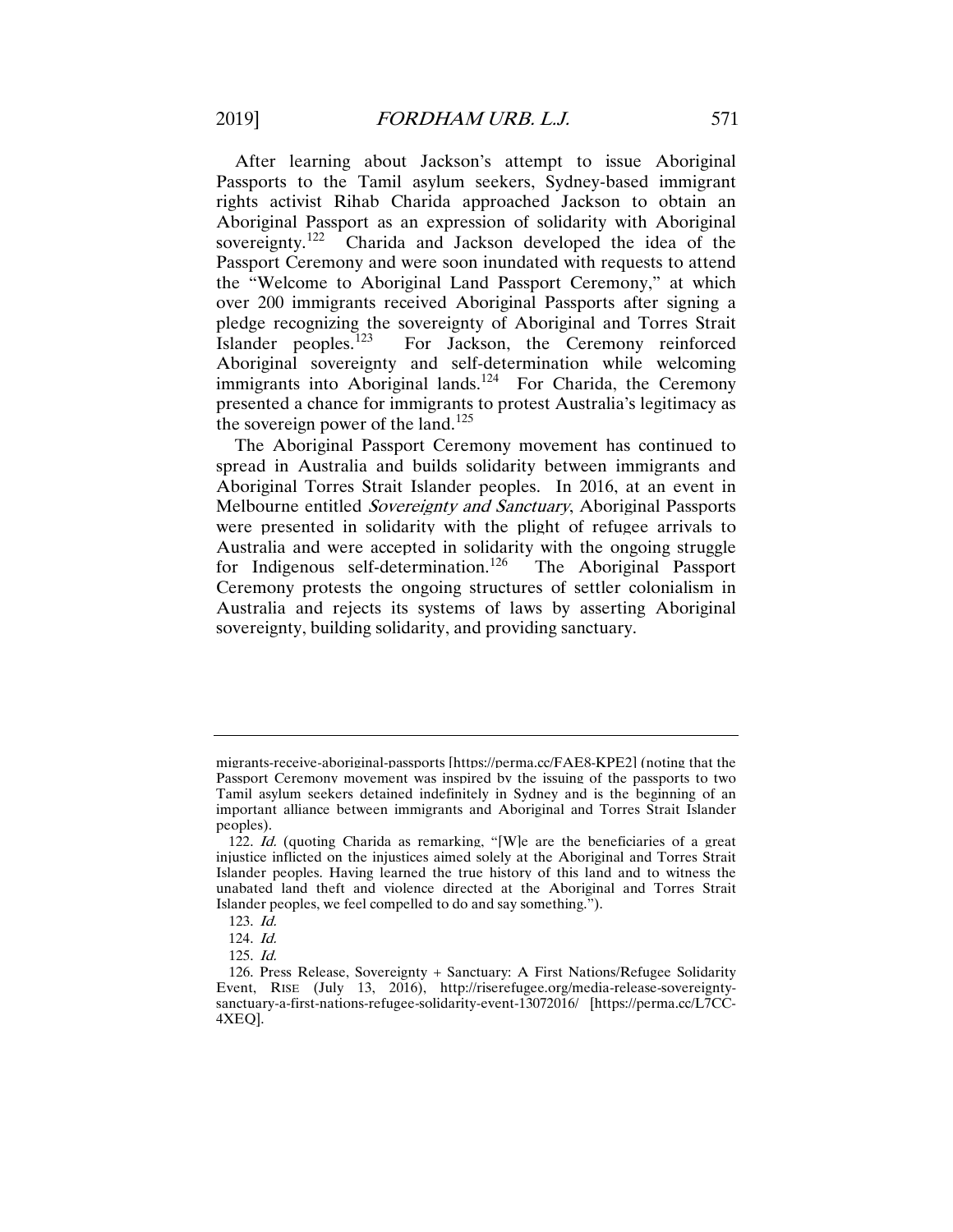# B. Canada: No One Is Illegal Indigenous/Immigrant Solidarity Movement

Initiated in 2001 in Montreal, No One is Illegal (NOII) is an extended network of immigrant rights groups rooted in anti-colonial, anti-capitalist, ecological justice, Indigenous self-determination, antioccupation, and anti-oppressive communities.[127](#page-25-0) The ultimate vision of NOII is to build a movement "based on dismantling settler colonialism through the affirmation of Indigenous self-determination and the welcoming of immigrants to live in respectful relationship to existing communities and the land."<sup>128</sup> NOII groups have formed all across Canada including in Calgary, Halifax, Kingston, Toronto, Ottawa, Winnipeg, Nova Scotia, Vancouver, Victoria, and Quebec  $Citv.<sup>129</sup>$  $Citv.<sup>129</sup>$  $Citv.<sup>129</sup>$ 

NOII prioritizes building alliances between immigrant and Indigenous struggles and deems imperative the need for immigrants to "tak[e] up [their] end of the responsibility to dismantle settler colonialism  $\dots$  "<sup>130</sup> For example, the NOII-Toronto platform For example, the NOII-Toronto platform includes the following statement:

We must understand our own role and responsibility in the genocide, displacement and theft of land of indigenous people in the Americas. The clear links between colonization and migration highlights the need for our work to be intricately linked in solidarity with the struggles of Indigenous nations in the Americas (and particularly those on land we occupy) for sovereignty, land, and freedom. $131$ 

NOII groups across Canada engage in active support of Indigenous self-determination and the struggle for decolonization.<sup>132</sup> Indigenous solidarity work is integral to the political work of each of the NOII

<span id="page-25-1"></span><span id="page-25-0"></span><sup>127.</sup> HARSHA WALIA, UNDOING BORDER IMPERIALISM 98 (2013) (setting forth an in-depth "cartography" of the No One is Illegal (NOII) social movement).

<sup>128.</sup> Id. at 138.

<sup>129.</sup> Id. at 98.

<sup>130.</sup> Id. at 101.

<span id="page-25-4"></span><span id="page-25-3"></span><span id="page-25-2"></span><sup>131.</sup> Indigenous Solidarity, No ONE Is ILLEGAL TORONTO, http://toronto.nooneisillegal.org/taxonomy/term/6 [https://perma.cc/C4J7-36L2]; see also Indigenous Support, NO ONE IS ILLEGAL VANCOUVER, https://noiivan.resist.ca/indigenous-support/ [https://perma.cc/E5X9-V59U] ("A fundamental organizing principle for No One is Illegal is to build alliances in solidarity with indigenous communities in struggle as we fight against racism, colonization, and global systems of apartheid.").

<span id="page-25-5"></span><sup>132.</sup> WALIA, supra note 127, at 133–35 (noting that over the years, NOII groups have supported Indigenous land protection struggles in numerous Indigenous communities).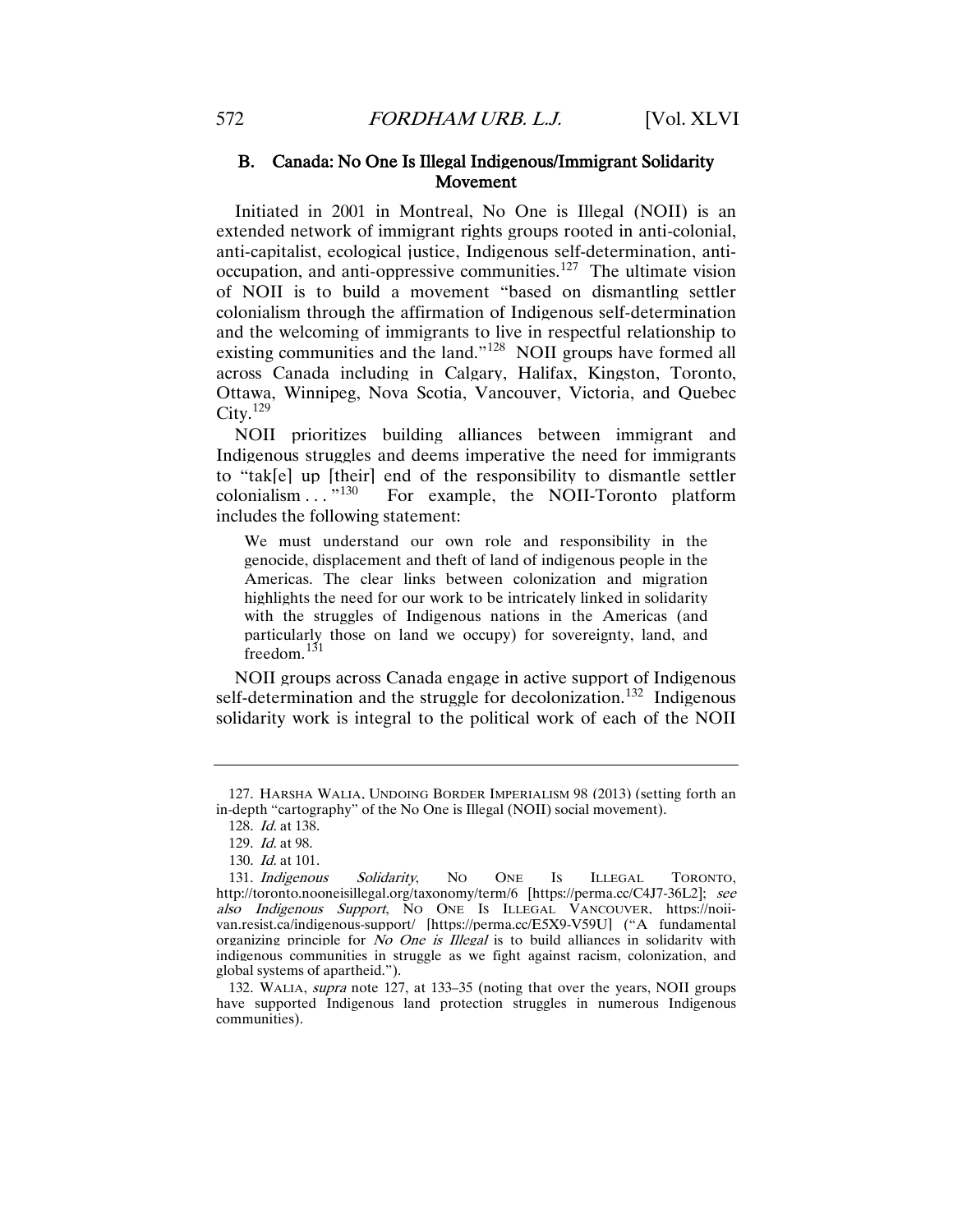chapters throughout Canada. For example, NOII-Vancouver "has been supporting Secwepemc Nation against tourism, mining, and real estate development on Secwepemc lands" with pickets and court appearances, as well as fundraising to support community land reclamation and language revitalization efforts. $^{133}$  $^{133}$  $^{133}$  NOII groups "have also prioritized support for urban struggles including housing for Indigenous peoples, and justice for missing and murdered Indigenous women."<sup>134</sup> The NOII vision offers a solution to The NOII vision offers a solution to dismantling settler colonialism by forging alliances between Indigenous and immigrant struggles, affirming Indigenous selfdetermination and sovereignty, and supporting Indigenous struggles for decolonization.

# C. United States: Indigenous Resistance to Trump's Family Separation Policy

In response to Trump's 2018 immigrant family separation policy,  $135$ many Indigenous community leaders, activists, and journalists remarked on the striking similarity between the policy of separating immigrant families at the border and that of forcibly removing Indigenous children from their families and sending them to government-funded boarding schools.[136](#page-26-3) For example, Jefferson Keel, President of the National Congress of American Indians released the following official statement in response to the policy:

The forced separation of immigrant children from their families is simply immoral and harkens back to a dark period for many Native American families. For decades, the U.S. government stole Native children from their parents and forced them into boarding schools hundreds and sometimes thousands of miles away. Our communities know too well the intergenerational psychological trauma that will flow from the actions that the United States is taking today. Congress and the President should take heed of such abhorrent mistakes from the past and actually live the moral values this country proclaims to embody by immediately ending this policy and

<sup>133.</sup> Id. at 132.

<sup>134.</sup> Id. at 133.

<span id="page-26-2"></span><span id="page-26-1"></span><span id="page-26-0"></span><sup>135.</sup> See supra Section II.C. (describing Trump's family separation policy in greater detail).

<span id="page-26-3"></span><sup>136.</sup> Cecily Hilleary, *Many Native Americans, Citing History, Angry Over Trump* numigration Policy, VOA News (June 20, 2018, 1:40 PM), Immigration Policy, VOA NEWS (June 20, 2018, 1:40 PM), https://www.voanews.com/a/native-americans-citing-historic-experience-angry-overtrump-immigration-policy/4443698.html [https://perma.cc/868F-X4A8] (noting that Trump's family separation immigration policy has "triggered outcry from many Native Americans who find parallels in their own history with the U.S. government").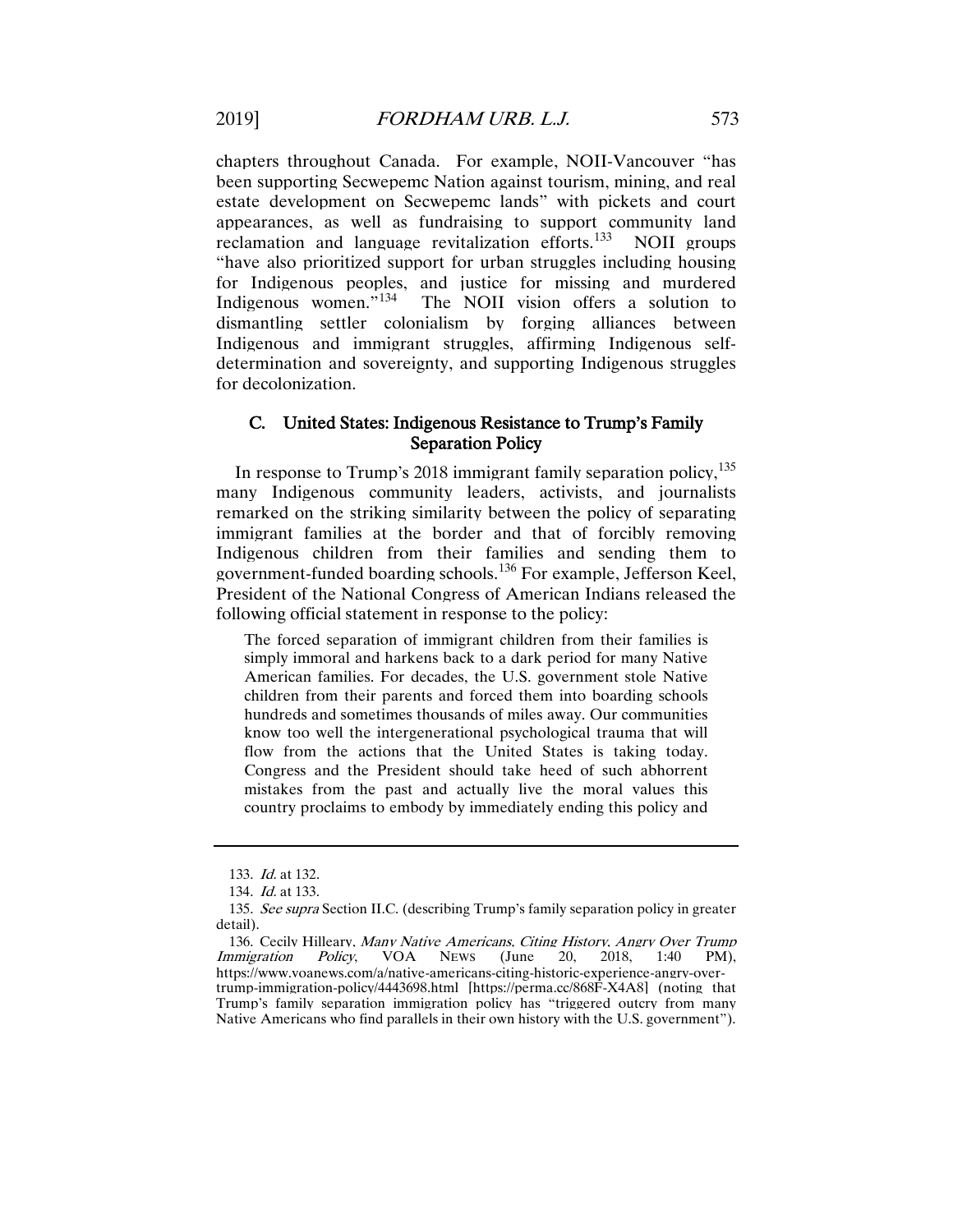reuniting the affected children with their parents. Families belong together. $137$ 

Similarly, Levi Rickert, member of the Prairie Band Potawatomi Nation and publisher and editor of Native News Online, made the following statement:

The Trump administration's policy of separating children from their parents is not a novel idea. It is not a new thing exercised by the federal government. The separating of children from parents is familiar to American Indians because it happened in our families often . . . . Hopefully, enough people will convince the Trump administration that separating children from parents did not work during the Indian boarding school policy days and it will not work now and should not be part of their policy.<sup>[138](#page-27-1)</sup>

Vi Waln, a member of the Sicangu Lakota Nation and a nationally published journalist wrote: "Many Indigenous people are praying for the children to be reunited with their families and for the United States to do the right thing. But we know from experience that this might not happen."<sup>139</sup> These statements build solidarity between Indigenous and immigrant struggles and are an act of resistance to settler colonialism, exposing the systematic elimination of Indigenous people and subordination of racialized outsiders.

These voices of solidarity and resistance from Australia, Canada, and the United States are rooted in critiques that protest the enduring structures of settler colonialism. Listening to these voices can help formulate strategies and solutions that not only target the immigration system, but also take aim at the broader systems of oppression rooted in settler colonialism.[140](#page-27-3)

139. Hilleary, supra note 136 (quoting Vi Waln).

<span id="page-27-3"></span><span id="page-27-2"></span>140. See Jennifer M. Chacón, Unsettling History, 131 HARV. L. REV. 1078, 1123 (2018) (reviewing KELLY LYTLE HERNÁNDEZ, CITY OF INMATES: CONQUEST,

<span id="page-27-0"></span><sup>137.</sup> Press Release, Jefferson Keel, President, Nat'l Cong. of Am. Indians, Official Statement on the Forced Separation of Immigrant Families (June 19, 2018), http://www.ncai.org/news/articles/2018/06/19/official-statement-of-ncai-presidentjefferson-keel-on-the-forced-separation-of-immigrant-families

<sup>[</sup>https://perma.cc/N235-EC74]. Jefferson Keel is also Lieutenant Governor of the Chickasaw Nation.

<span id="page-27-1"></span><sup>138.</sup> Levi Rickert, Opinion, Trump Administration's Policy of Separating Children Is Reminiscent of Indian Boarding Schools, NATIVE NEWS ONLINE (June 15, 2018), https://nativenewsonline.net/opinion/trump-administrations-policy-of-separating-

children-is-reminiscent-of-indian-boarding-schools/ [https://perma.cc/AY92-SVRH]; Hilleary, supra note 136 (showcasing the following internet memes shared by Indigenous youth on social media in response to Trump's immigrant family separation policy: "Illegal Immigration is Not a New Problem, Native Americans Used to Call it White People"; "No One is Illegal on Stolen Land"; and "The Most Dangerous Immigrants Arrived in 1492").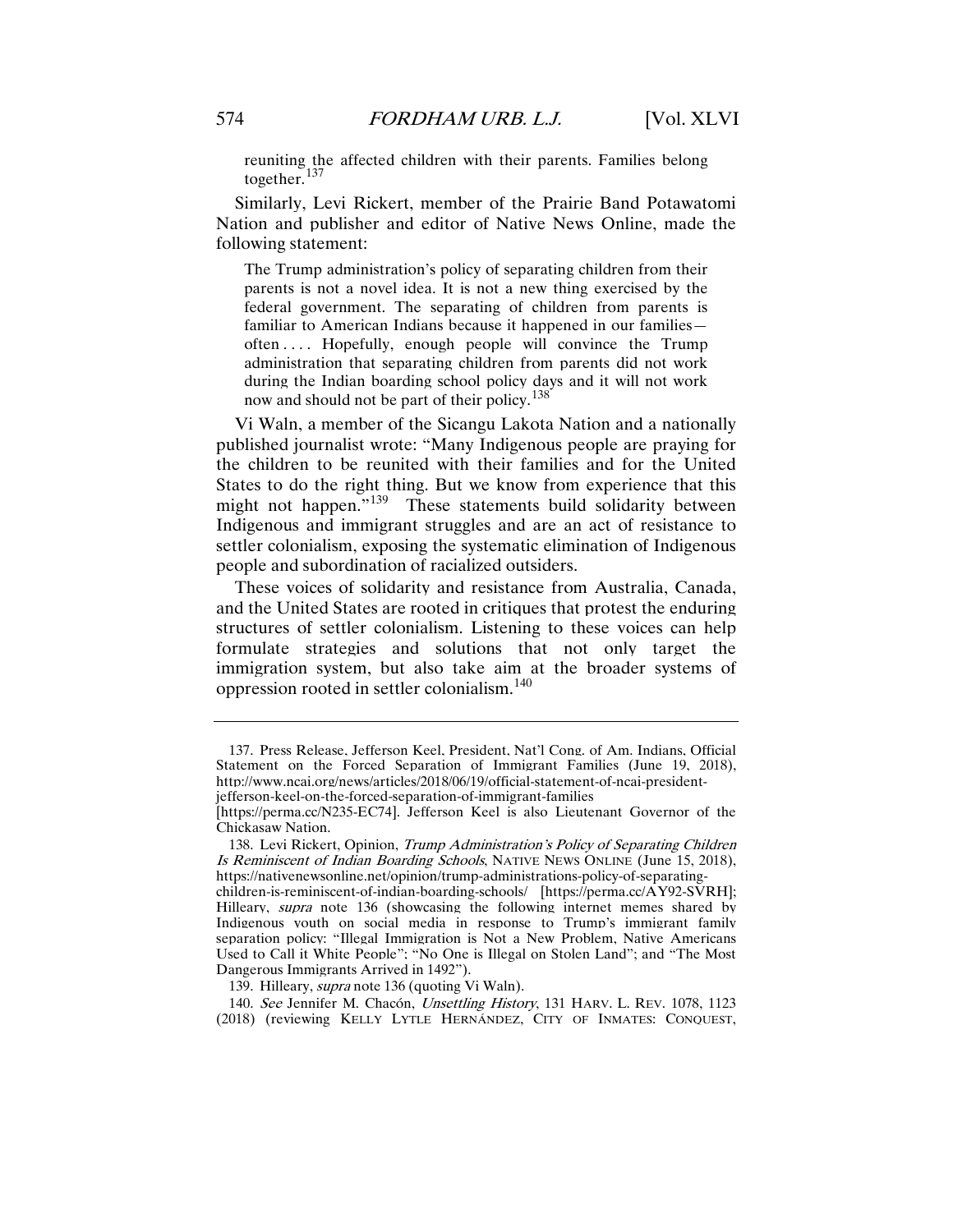# IV. UNSETTLING PEDAGOGIES

This Part of the Article offers two pedagogical tools that are designed to "unsettle" traditional immigration law pedagogy by increasing awareness of settler colonialism in the immigration law classroom.[141](#page-28-0) As a result of this increased awareness, students will not only be better equipped to analyze immigration laws through a lens of settler colonialism, but they will also be more inspired to engage in and support solidarity movements that protest the structures of settler colonialism. The tools offered in this Part disrupt traditional immigration law pedagogy by forcing students to recognize settler colonialism and acknowledge the preexistence of Indigenous peoples.

# A. Indigenous Land Acknowledgement

Immigration Law Class #1 Exercise:

Upon whose land do you reside?

Which Indigenous communities/nation(s) specifically?

# Create your own Indigenous land acknowledgement statement.

An Indigenous land acknowledgment involves making a statement recognizing the traditional territories of the Indigenous peoples who have lived on the land before the arrival of settlers.<sup>[142](#page-28-1)</sup> Indigenous land acknowledgements can be transformative "sites of potential disruption" that force non-Indigenous students to confront their own complicities within settler colonialism and their resultant

REBELLION, AND THE RISE OF HUMAN CAGING IN LOS ANGELES, 1771–1965 (2017)) (noting how a settler colonialism framework exposes the need for solutions that target a broader "system of oppression rooted in the ideologies of a settler-colonial past and present").

<span id="page-28-0"></span><sup>141.</sup> See generally Volpp, supra note 30 (delivering a forceful critique of the way immigration law is taught in the United States by condemning it for erasing the preexistence Indigenous peoples and for failing to recognize settler colonialism). See also Amna Akbar et al., No. 7: Immigration Law, GUERILLA GUIDES TO LAW TEACHING (Sept. 5, 2017), https://guerrillaguides.wordpress.com/2017/09/05/no-7 immigration-law/ [https://perma.cc/SPC2-3UNE] (acknowledging that traditional immigration law courses "tend to either follow a traditional chronological series of constitutional cases or take a practical approach to training students on immigration agency procedures"). The authors encourage immigration law professors to conceptualize immigration law and policy as a "tool used to reinforce white supremacy." *Id.* 

<span id="page-28-1"></span><sup>142.</sup> See Ramna Shahzad, What Is the Significance of Acknowledging the Indigenous Land We Stand On?, CBC NEWS (July 15, 2017), https://www.cbc.ca/news/canada/toronto/territorial-acknowledgements-indigenous-1.4175136 [https://perma.cc/3LYD-PDDT].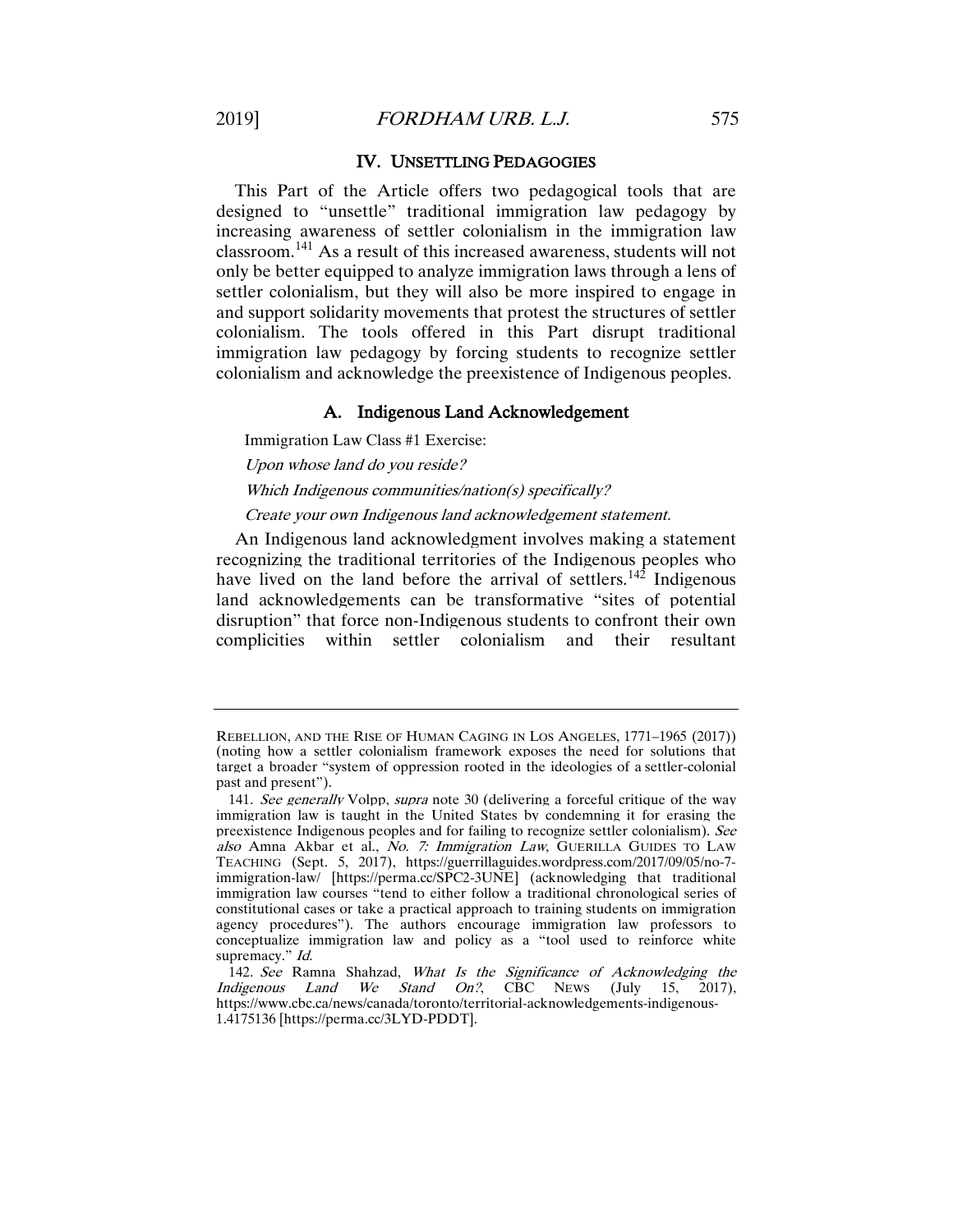responsibilities on Indigenous lands.<sup>[143](#page-29-0)</sup> Beginning an immigration law related course with an Indigenous land acknowledgement exercise not only helps students acknowledge settler colonialism and its ongoing process of Indigenous elimination, but it also lays the foundation for an understanding of the U.S. immigration legal system as an instrument of hypocrisy and irony – as a system that indignantly assumes the power and prerogative to control seized, stolen, and expropriated Indigenous lands. Numerous step-by-step land acknowledgement guides with necessary maps and pronunciation aides have emerged to facilitate the practice of land acknowledgement.[144](#page-29-1) Students can use these guides to create their own acknowledgement statements.

However, it is important for students to realize that while land acknowledgements expose settler colonialism's ongoing policies of Indigenous elimination – without accompanying decolonial action, land acknowledgements are stripped of their disruptive power.<sup>[145](#page-29-2)</sup> For example, when used by an educational institution, land acknowledgements should include a statement of commitment to targeting Indigenous students for scholarships and recruitment, to work with researchers to benefit Indigenous communities, and to

<span id="page-29-0"></span><sup>143.</sup> See Chelsea Vowel, Beyond Territorial Acknowledgements, ÂPIHTAWIKOSISÂN (Sept. 23, 2016), https://apihtawikosisan.com/2016/09/beyondterritorial-acknowledgments/ [https://perma.cc/6VEM-RCK7]; see also Justin Wiebe & K. Ho, An Introduction to Settler Colonialism at UBC: Part Three, TALON (Oct. 13, 2014), http://thetalon.ca/an-introduction-to-settler-colonialism-at-ubc-part-three/ [https://perma.cc/8SU9-VXA8] (arguing that Indigenous land acknowledgements force non-Indigenous students to discuss their relationship to the land and how they are implicated in settler colonialism: "If more non-Indigenous professors were to make territory acknowledgments, students who were previously unaware of settler colonialism could start gaining a better understanding of its complexities.").

<span id="page-29-1"></span><sup>144.</sup> See, e.g., Ayendri Ishani Perera, Activism Skills: Land and Territory Acknowledgement, AMNESTY INTERNATIONAL CANADA: ACTIVISM GUIDE (Sept. 1, 2017), https://www.amnesty.ca/blog/activism-skills-land-and-territoryacknowledgement [https://perma.cc/8SU9-VXA8]; see also U.S. DEP'T OF ARTS & CULTURE, HONOR NATIVE LAND: A GUIDE AND CALL TO ACKNOWLEDGEMENT (2017), https://drive.google.com/file/d/0B\_CAyH4WUfQXTXo3MjZHRC00ajg/view [perma.cc/4C4W-4U37]; FAQ – Indigenous Land Acknowledgement, GIRL GUIDES (2018),

https://www.girlguides.ca/web/Documents/MZ/Land\_Acknowledgement\_FAQs.pdf [https://perma.cc/5YSH-259Q].

<span id="page-29-2"></span><sup>145.</sup> See, e.g., Maija Kappler, Reconciliation More Than Land Acknowledgements, Indigenous Groups Say, CBC NEWS (Jan. 14, 2017), https://www.cbc.ca/news/canada/manitoba/reconciliation-more-than-land-

acknowledgments-indigenous-groups-say-1.3936171 [https://perma.cc/NML8-UB5N] ("Indigenous leaders stress that the more powerful the institution that makes the statement, the more important it is for it to be accompanied by concrete actions or it appears more as an empty gesture than a sign of respect.").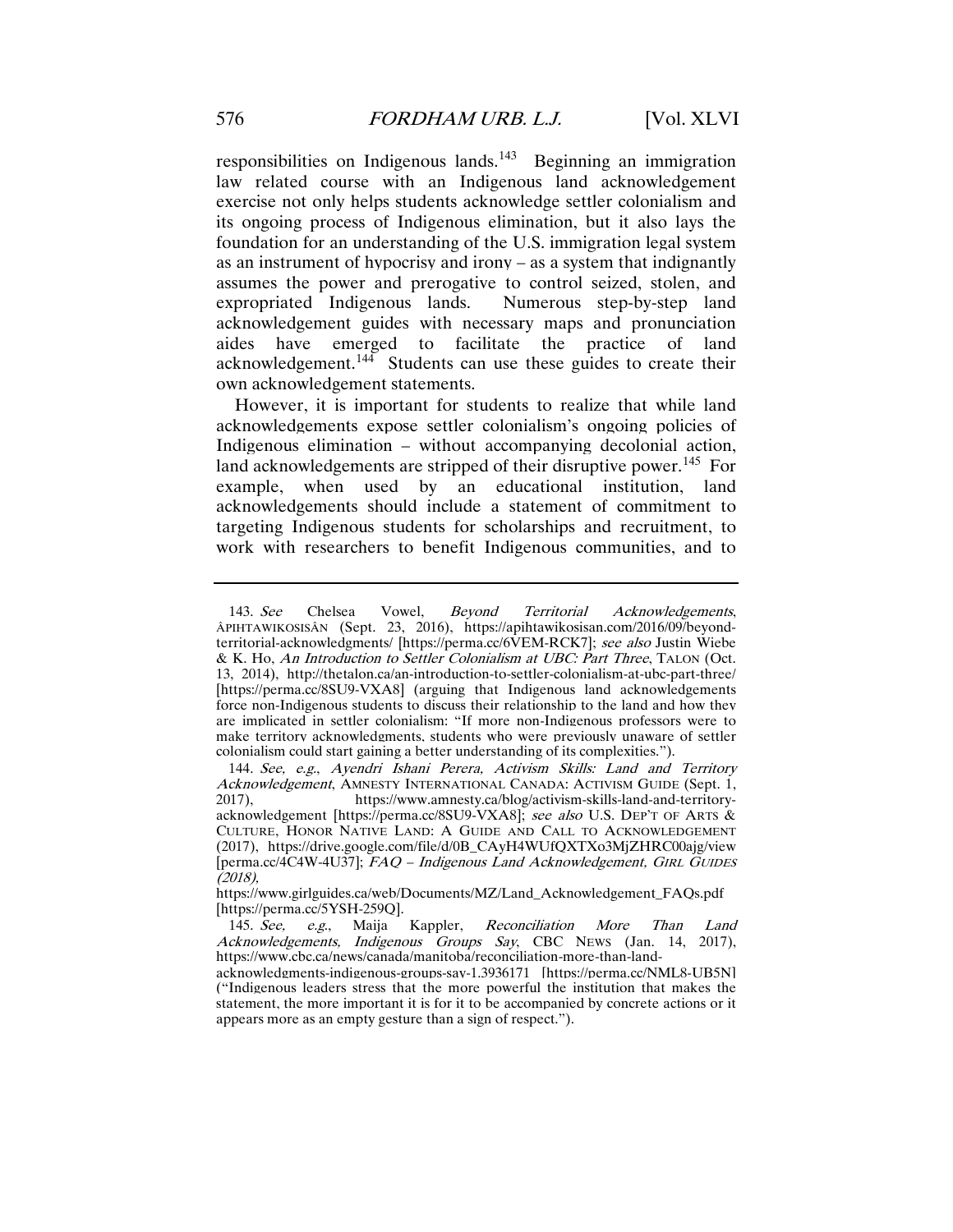focus on Indigenous language revitalization efforts.<sup>[146](#page-30-0)</sup> Therefore, a land acknowledgement exercise should be presented to students as a mere "first step" to be followed by a necessary "second step," which requires beginning the ongoing and continual process of learning about settler colonialism, building relationships with Indigenous communities, and aligning oneself with Indigenous struggles for self-determination and decolonialization.<sup>[147](#page-30-1)</sup>

# B. Modifications to the "Personal Immigration History" Exercise

Many immigration law professors in the United States ask students to engage in some variation of a "personal immigration history" exercise. In general, this exercise asks law students to describe their personal immigration history by explaining why, when, and under what circumstances their families decided to or were forced to migrate to the United States; and to report about what legal restrictions, if any, their families faced at the time of immigration. I offer two modifications that disrupt the traditional way in which the "personal immigration history" exercise is employed in order to prevent the exercise from eclipsing settler colonialism and failing to acknowledge the pre-existence of Indigenous peoples.

The first modification helps avoid the assumptions that all law students are non-Indigenous. This modification involves including a threshold question that asks: "Are you or your family Indigenous to this land?" followed by a set of specific questions that relate to the Indigenous experience of colonialization such as: "What was the territory that was stolen from your family?"; "If you or your family migrated from the land that was stolen from your family, why, when, and under what circumstances did you or your family migrate?"; "Did anyone in your family attend a residential boarding school?"; "How did the experience of attending a residential boarding school impact you or your family?"

The second modification involves reframing the exercise as a "personal settler colonialism history" in order to require all students

<span id="page-30-0"></span><sup>146.</sup> Patty Winsaw, *Are Indigenous Acknowledgements a Step Forward or an* mpty Gesture, STAR (Dec. 27, 2017), Empty Gesture, STAR (Dec. 27, 2017), https://www.thestar.com/news/insight/2017/12/27/are-indigenous-acknowledgementsa-step-forward-or-an-empty-gesture.html [https://perma.cc/N9GH-44NN] (interviewing the Director of the Centre for Indigenous Governance at the Ryerson University in Toronto).

<span id="page-30-1"></span><sup>147.</sup> See Jaydene Lavallie et al., Know the Land Territories Campaign, LAURIER STUDENTS' PUB. INT. RES. GROUP, http://www.lspirg.org/knowtheland PUB. INT. RES. GROUP, http://www.lspirg.org/knowtheland [https://perma.cc/LY2F-Q8N2].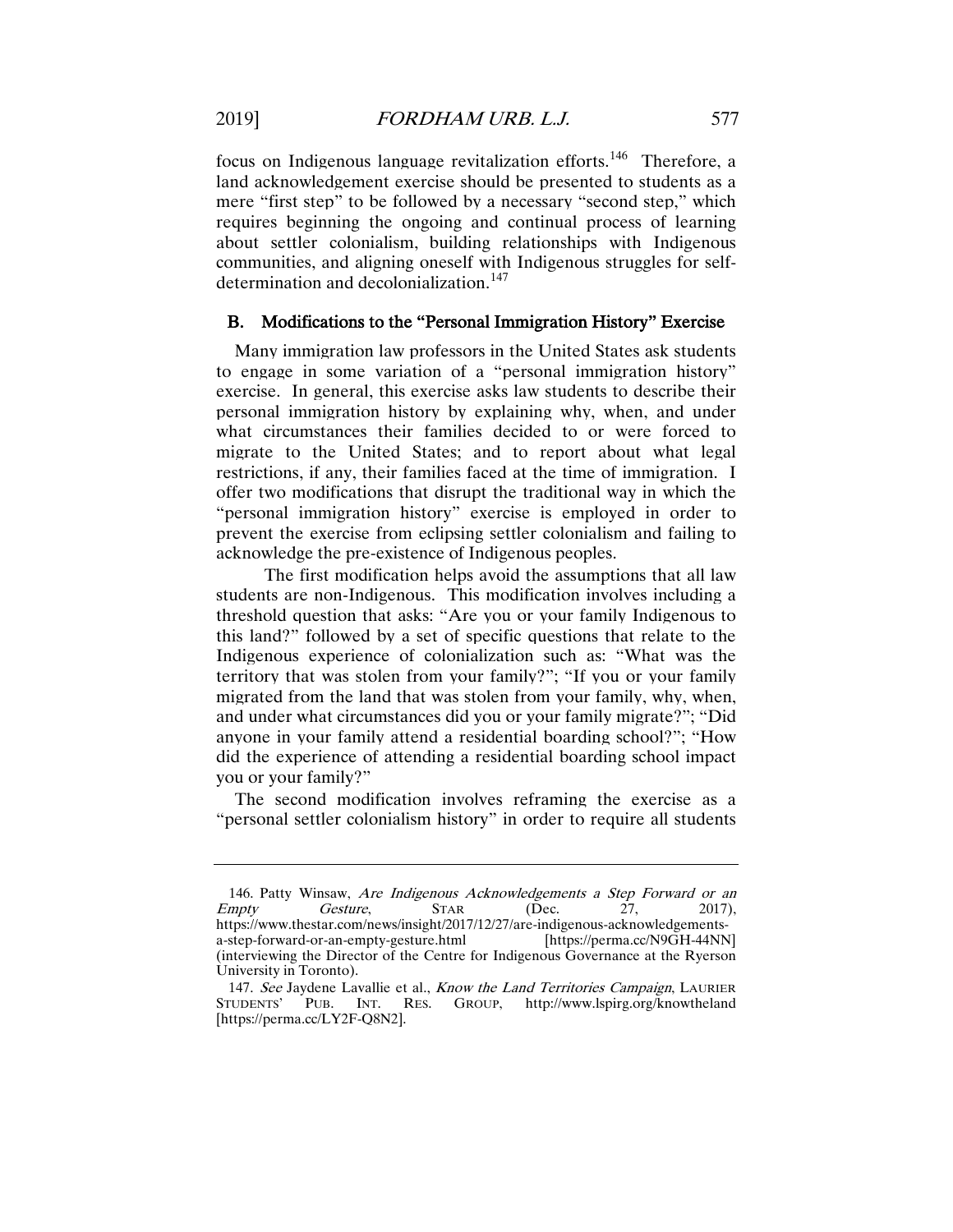to describe their relationship to settler colonialism. This modification involves a specific set of questions which include: "Are you a descendant of the original European settlers and/or a racialized outsider?";<sup>148</sup> "Are you a descendant of 'virtuous immigrants'<sup>[149](#page-31-1)</sup> and/or 'undesirable immigrants'?";[150](#page-31-2) "Did you or your ancestors arrive as part of the settler colonialism project as slaves, colonial subjects, refugees fleeing the United States generated and supported wars, economic refugees, or coerced/subordinated laborers?"<sup>[151](#page-31-3)</sup>

Without either of these modifications, the traditional "personal immigration history" exercise risks reinforcing the notion that "we are all immigrants" and that the United States is therefore a "nation of immigrants." By allowing for the conclusion that the United States is made up exclusively of "immigrants" who arrived from *somewhere* else, the traditional version of the exercise denies the reality of Indigenous peoples who have always lived on these lands.<sup>[152](#page-31-4)</sup> Moreover, by supporting an oversimplified notion of "immigrant" that includes everyone, the traditional exercise transforms settlers into immigrants and ignores the violence of subordination and slavery, conquest, and elimination.<sup>[153](#page-31-5)</sup>

A modified version of the traditional "personal immigration history" exercise and an Indigenous land acknowledgment exercise can play an important role in helping students acknowledge settler colonialism and the pre-existence of Indigenous peoples. As a result, these "unsettling pedagogies" lay the foundation for analyzing immigration laws through a settler colonialism lens. Moreover, by

<span id="page-31-0"></span><sup>148.</sup> See supra note 4 (explaining use of the term "racialized outsiders" to refer to people of color who are not indigenous to the lands that currently comprise the United States).

<span id="page-31-1"></span><sup>149.</sup> See Glenn, supra note 23, at 62 (describing "virtuous" migrants as typically European immigrants who were selected for gradual inclusion into the settler colonial state).

<span id="page-31-2"></span><sup>150.</sup> Id. at 60–67 (describing "undesirable" migrants as typically racialized immigrants who were considered morally and irredeemably degraded, such as Mexican and Chinese immigrants).

<sup>151.</sup> See Tuck & Yang, supra note 44 and accompanying text.

<sup>152.</sup> See Volpp, supra note 30, at 289–91.

<span id="page-31-5"></span><span id="page-31-4"></span><span id="page-31-3"></span><sup>153.</sup> Tuck & Yang, supra note 44, at 6–7 ("Settlers are not immigrants. Immigrants are beholden to the Indigenous laws and epistemologies of the lands they migrate to. Settlers become the law, supplanting Indigenous laws and epistemologies. Therefore, settler nations are not immigrant nations."); see also Roxanne Dunbar-Ortiz, Stop Saying This Is a Nation of Immigrants!, COLOURS OF RESISTANCE, http://www.coloursofresistance.org/334/stop-saying-this-is-a-nation-of-immigrants-2/ [https://perma.cc/J6WF-TSB3] ("Are 'immigrants' the appropriate designation for the original European settlers?  $\dots$  No  $\dots$  So, let's stop saying 'this is a nation of immigrants.").